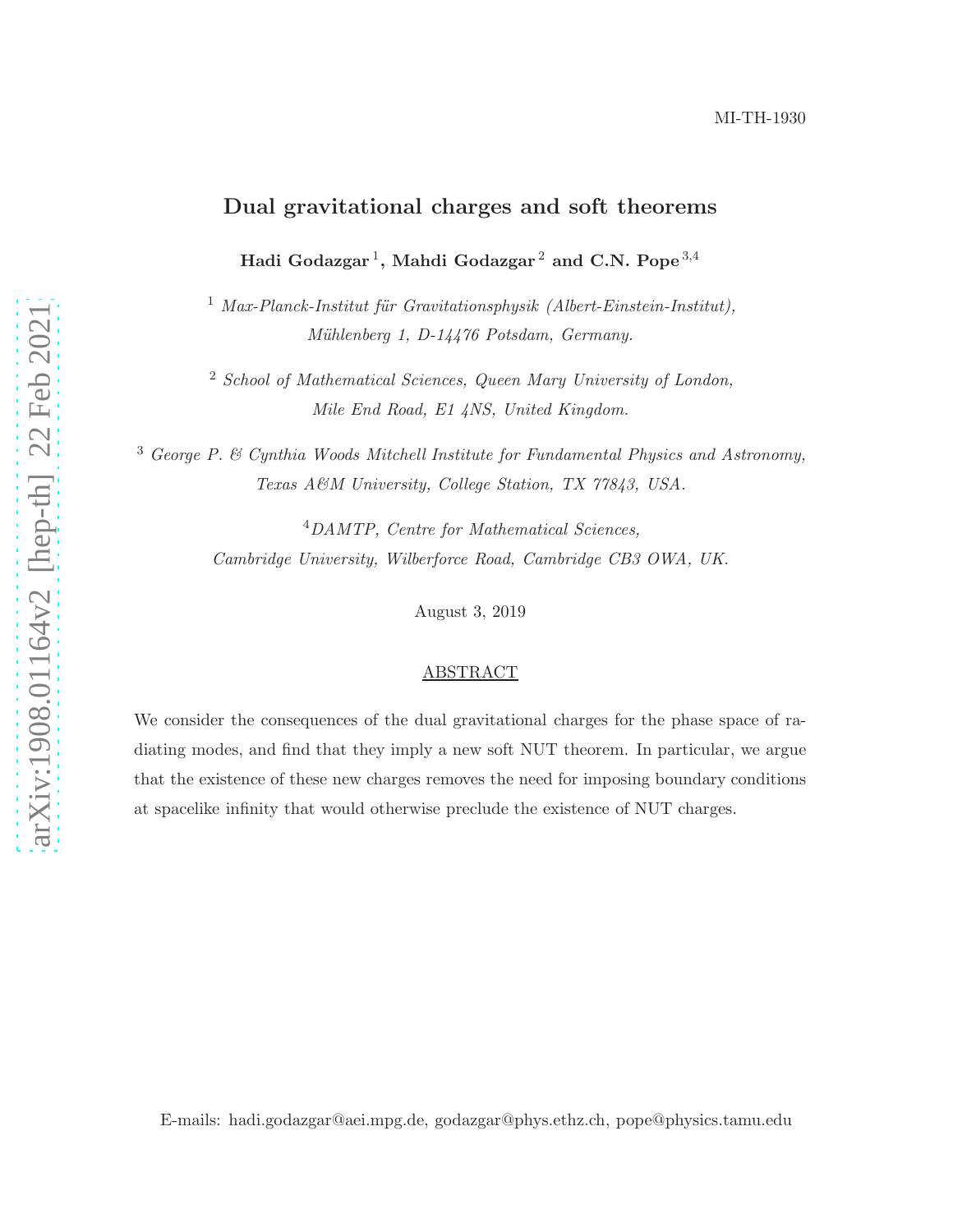### 1 Introduction

Recent investigations [\[1](#page-20-0)[–3\]](#page-20-1) of the relation between Newman-Penrose charges [\[4\]](#page-20-2) and the charges corresponding to the BMS symmetry group of asymptotically flat spacetimes [\[5\]](#page-20-3) have led to the discovery of two generalisations of BMS charges: a generalisation in terms of a subleading  $1/r$  expansion and a generalisation in terms of a complexification of the BMS charges. In this context, the real and imaginary parts of the Newman-Penrose charges corresponds to the subleading supertranslation and *dual* supertranslation charges at order  $1/r^3$ .

The dual gravitational charges are given by twisted fields, defined using the Levi-Civita on the 2-sphere, and as such do not appear in components of the Einstein equation; rather, they are related to NUT charges [\[2,](#page-20-4)[6\]](#page-20-5), and may be viewed as the gravitational analogues of magnetic monopoles. As has been emphasised recently in Ref. [\[6\]](#page-20-5), and in older works [\[7,](#page-20-6) [8\]](#page-20-7), the existence of non-trivial dual charges (at least globally) is intrinsically related to the non-trivial topological structure of spacetime, in the same way that a gauge connection in electromagnetism can lead to a non-trivial magnetic monopole charge.

In this paper, we investigate further the relationship between these new dual gravitational charges and the well-known NUT charge [\[9,](#page-21-0) [10\]](#page-21-1) by using the Komar integrals for energy and dual charge, which are defined for stationary solutions, as guides. Furthermore, we investigate the consequence of the existence of such charges for the gravitational phase space at null infinity, which has been discussed in Refs. [\[11\]](#page-21-2), [\[6\]](#page-20-5), and for the Weinberg soft theorems [\[12\]](#page-21-3), whose relation to asymptotic symmetries has attracted much recent attention [\[11,](#page-21-2) [13](#page-21-4)[–33\]](#page-22-0). We shall, mainly, focus on (dual) supertranslation charges in this paper.

The relation between dual charges and non-trivial topology leads us to propose a generalisation of the concept of asymptotic flatness to include tensors in a  $1/r$  expansion of the metric components that are not necessarily regular on the 2-sphere at infinity. This conclusion is reminiscent of the introduction of superrotations as viable BMS transformations [\[34,](#page-22-1) [35\]](#page-23-0). Indeed, it seems natural both in terms of the existence of dual BMS charges, and also in allowing the action of a larger group of asymptotic symmetry generators, that such a generalisation be considered. However, the introduction of fields that are not necessarily regular on the 2-sphere means that one must be more careful in dealing with total derivative terms. In particular, given that previous results on BMS charges [\[1](#page-20-0)[–3,](#page-20-1) [5\]](#page-20-3) have assumed all tensors to be regular, we need to go back and re-evaluate the derivations of the charges. This leads to new expressions for the supertranslation charges, with total derivative terms that do not necessarily integrate to zero on the 2-sphere.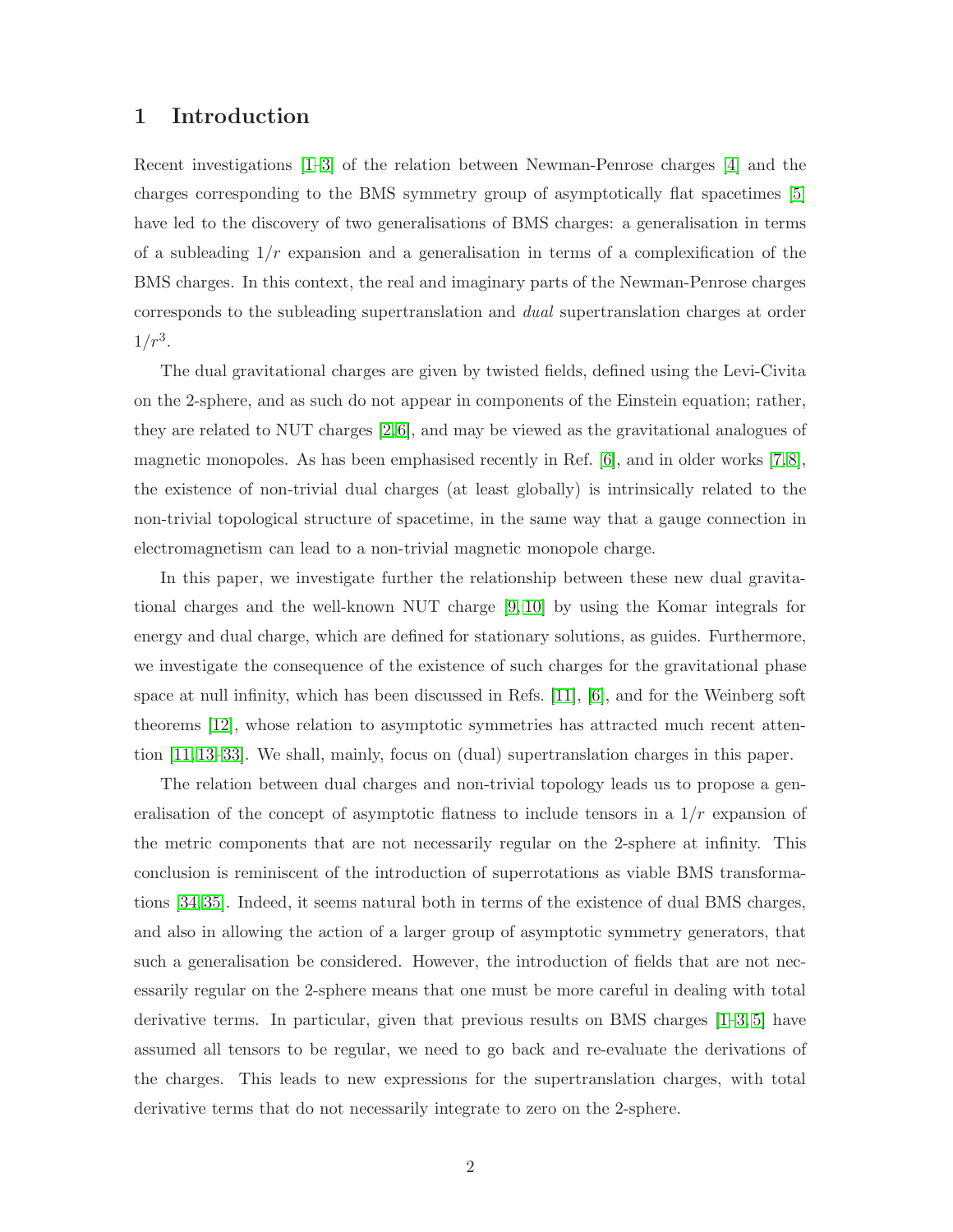Following the observations in Ref. [\[3\]](#page-20-1), which found that the usual and dual supertranslation charges are associated with the real and imaginary parts of an appropriate Newman-Penrose scalar, and the strategy employed in Ref. [\[17\]](#page-21-5), we construct a complexified supertranslation charge and investigate its action on the phase space. We find that the complexified supertranslation charge acts on one mode as a time translation, while it acts on the other mode as a supertranslation. This is in complete analogy with what happens in electromagnetism, as described in Ref. [\[17\]](#page-21-5). It is worth emphasising that we obtain these expected Dirac brackets without the need to impose any boundary conditions at spacelike infinity, in contrast to Refs. [\[11\]](#page-21-2), [\[6\]](#page-20-5). With hindsight the boundary condition required in order to obtain reasonable Dirac brackets in Ref. [\[11\]](#page-21-2) is justified, because in that work the dual charge has effectively been set to be zero and, for consistency, this condition must be reflected in the phase space via the boundary conditions imposed thereon. However, given that one imposes also a boundary condition at timelike infinity, it is unsatisfactory from the point of view of an initial-value formulation to insist on a boundary condition also at spacelike infinity. Therefore, we conclude that a satisfactory resolution of the phase space problem identified in Ref. [\[11\]](#page-21-2) is to include dual supertranslation charges, thereby eliminating the need for boundary conditions at spacelike infinity. Assuming a conservation of the complexified charge across spacelike infinity then leads to a Weinberg-like soft NUT/graviton theorem, in the same vein as that proposed for electromagnetism in Ref. [\[17\]](#page-21-5).

In section [2,](#page-3-0) we compare the usual and dual supertranslation charges with Komar integrals, which are defined for stationary spacetimes, and we use this comparison to motivate a generalisation of the notion of asymptotic flatness to spacetimes with metric components that are not necessarily regular on the 2-sphere. In section [3,](#page-8-0) we derive the supertranslation charges associated with these generalised asymptotically flat spacetimes, we define a complexified supertranslation charge, and we find that its action on phase space is analogous to the situation in electromagnetism. We end in section [4](#page-11-0) by deriving a soft  $\text{NUT}/\text{graviton}$ theorem. We also include two appendices, where we give detailed constructions of the Kerr and the Taub-NUT metrics in Bondi coordinates, up to the first few orders in a  $1/r$  expansion. These examples serve to illustrate the fact that in the case of the Kerr metric, which has no non-vanishing global dual charges, the Bondi metric coefficients are completely non-singular on the 2-sphere. By contrast, when the Taub-NUT metric is written in Bondi form, the metric coefficients in the  $1/r$  are inevitably singular somewhere on the 2-sphere.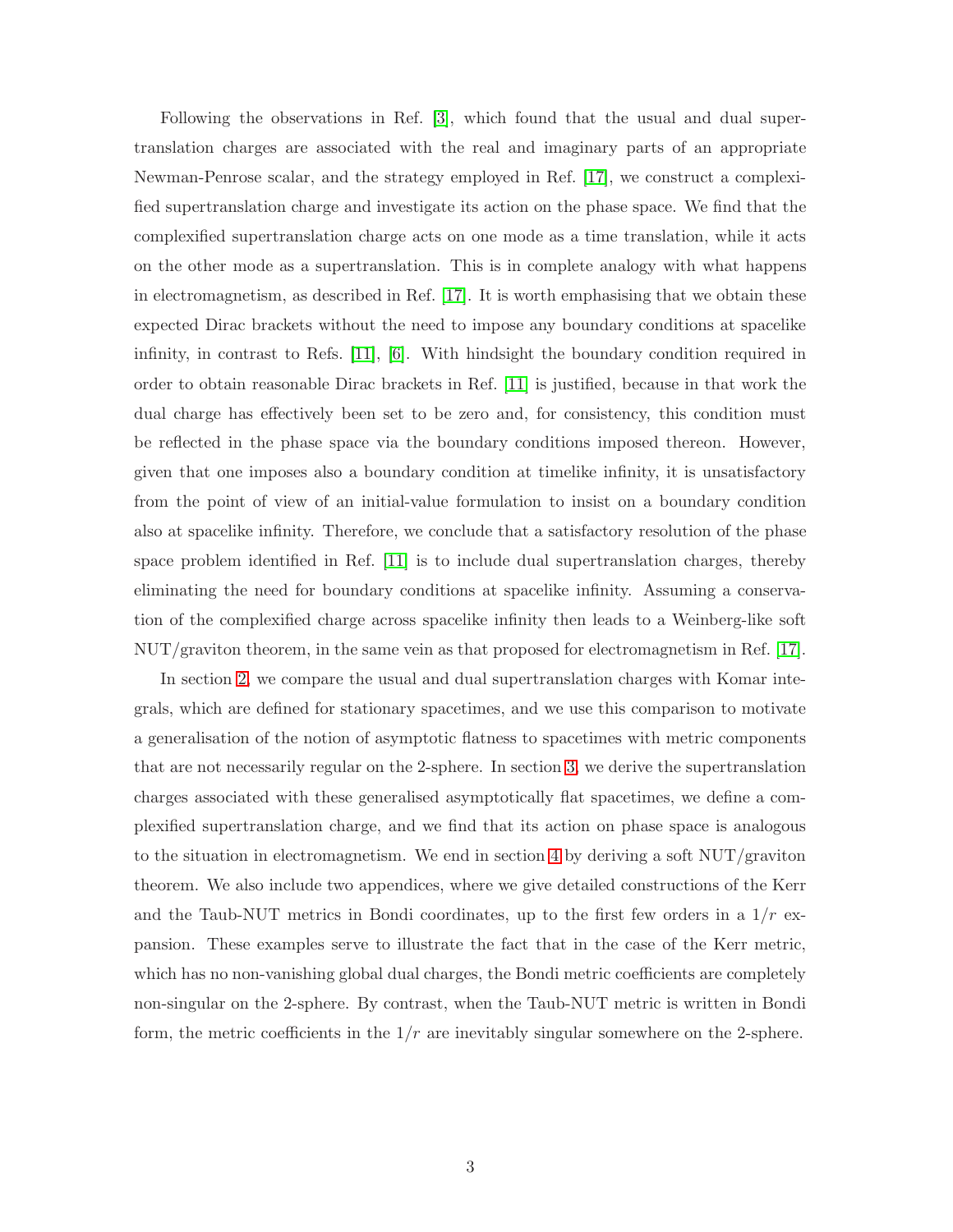# <span id="page-3-0"></span>2 Asymptotically flat spacetimes and NUT charges

Choosing outgoing Bondi coordinates  $(u, r, x^I = {\theta, \phi})$ , we define asymptotically flat space-times to be those for which the metric takes the form [\[36,](#page-23-1)37]

<span id="page-3-4"></span>
$$
ds^{2} = -Fe^{2\beta}du^{2} - 2e^{2\beta}du dr + r^{2}h_{IJ}(dx^{I} - C^{I}du)(dx^{J} - C^{J}du),
$$
\n(2.1)

with the metric functions satisfying the following fall-off conditions at large  $r$ :<sup>[1](#page-3-1)</sup>

$$
F(u, r, x^{I}) = 1 + \frac{F_0(u, x^{I})}{r} + o(r^{-1}),
$$
  
\n
$$
\beta(u, r, x^{I}) = \frac{\beta_0(u, x^{I})}{r^2} + o(r^{-2}),
$$
  
\n
$$
C^{I}(u, r, x^{I}) = \frac{C_0^{I}(u, x^{I})}{r^2} + o(r^{-2}),
$$
  
\n
$$
h_{IJ}(u, r, x^{I}) = \omega_{IJ} + \frac{C_{IJ}(u, x^{I})}{r} + o(r^{-1}),
$$
\n(2.2)

Furthermore, a gauge freedom allows us to choose

<span id="page-3-5"></span><span id="page-3-3"></span>
$$
h = \omega,\tag{2.3}
$$

where  $h \equiv \det(h_{IJ})$  and  $\omega \equiv \det(\omega_{IJ}) = \sin \theta$ .

Given the above fall-off conditions for the metric and assuming that all the tensors defined on the 2-sphere above are regular, there exists a new set of dual BMS charges [\[2,](#page-20-4) [3\]](#page-20-1)

$$
\tilde{\beta}\tilde{\mathcal{Q}}_0 = \frac{1}{16\pi G} \int_S d\Omega \left[ \delta \left( -f D_I D_J \tilde{C}^{IJ} + \frac{1}{4} Y^K \tilde{C}^{IJ} D_K C_{IJ} - \frac{1}{2} \tilde{Y}^I D_I C^2 \right) + \frac{1}{2} f \partial_u C_{IJ} \delta \tilde{C}^{IJ} \right],
$$
\n(2.4)

where  $D_I$  is the standard covariant derivative associated with the unit round-sphere metric  $\omega_{IJ}$ , the integration is over the 2-sphere at  $r = \infty$  for some fixed u, which is denoted by S, and where

<span id="page-3-2"></span>
$$
f = s + \frac{u}{2} D_I Y^I,\tag{2.5}
$$

with  $s(x^I)$  parameterising a supertranslation and  $Y^I(x^J)$  corresponding to a conformal

<span id="page-3-1"></span><sup>&</sup>lt;sup>1</sup>In the previous papers [\[1](#page-20-0)[–3\]](#page-20-1), we used slightly stronger fall-off conditions. Generally, our strategy is to assume as weak a set of fall-off conditions as possible consistent with our results.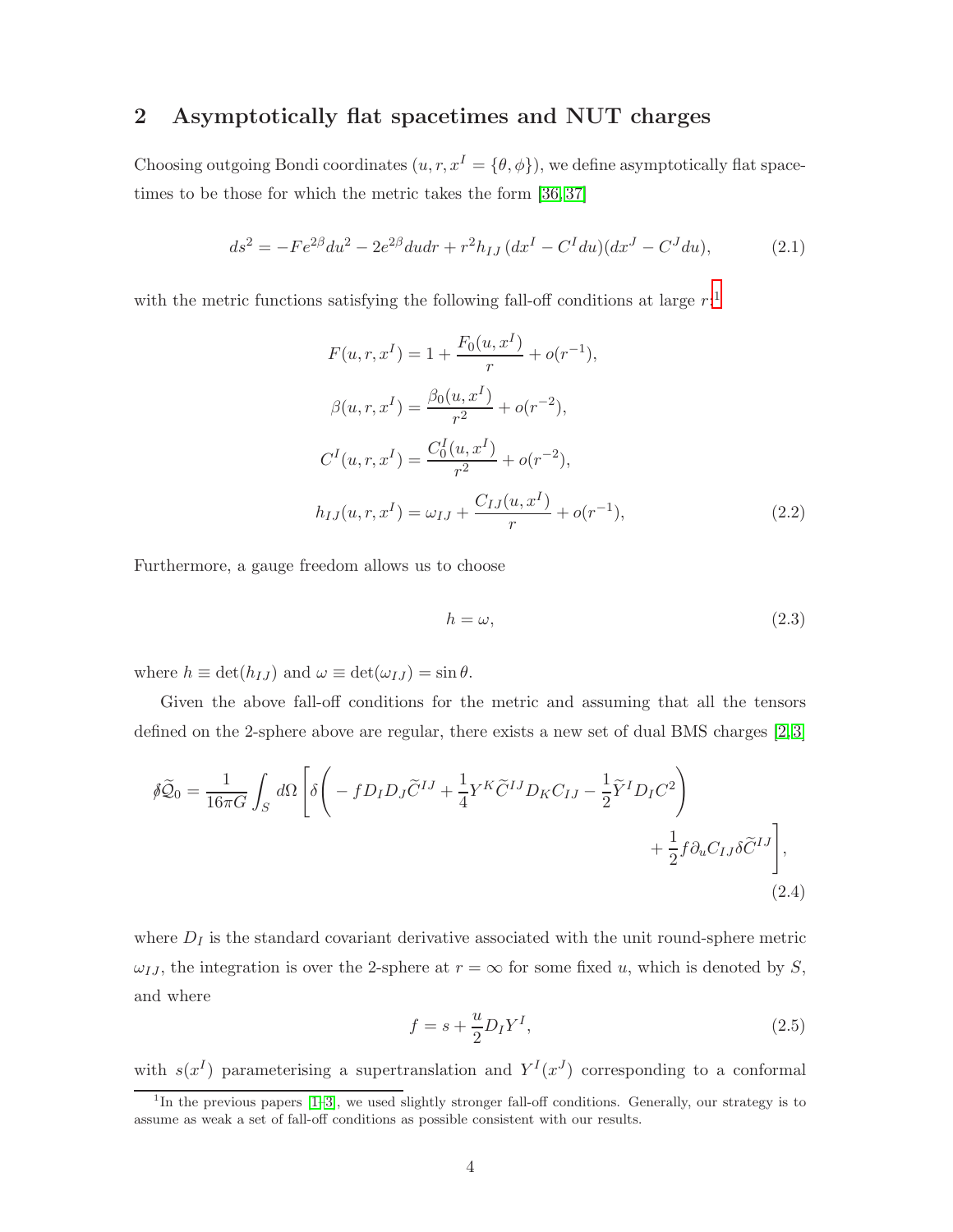Killing vector on the 2-sphere. In [\(2.4\)](#page-3-2)  $C^2$  is equal to  $C_{IJ}C^{IJ}$ , and the twisted quantities, denotated with tildes, are defined as

<span id="page-4-2"></span><span id="page-4-1"></span>
$$
\widetilde{C}^{IJ} = C_K{}^{(I} \epsilon^{J)K}, \quad \widetilde{Y}^I = \epsilon^{IJ} Y_J, \qquad \epsilon_{IJ} = \begin{pmatrix} 0 & 1 \\ -1 & 0 \end{pmatrix} \sin \theta.
$$
 (2.6)

The 0 subscript on  $\widetilde{Q}_0$  denotes that this charge is the leading-order term in a possible sequence of charges in a  $1/r$  expansion near infinity [\[3\]](#page-20-1).

These charges complement the Barnich-Troessaert BMS charges  $[5]^2$  $[5]^2$ 

$$
\oint \mathcal{Q}_0 = \frac{1}{16\pi G} \int_S d\Omega \left[ \delta \left( -2fF_0 + Y^K \Big[ -3C_{1K} + \frac{1}{16} D_K C^2 \Big] \right) + \frac{1}{2} f \partial_u C_{IJ} \delta C^{IJ} \right].
$$
 (2.7)

One way of understanding the new dual charges is in terms of a complexification of the BMS algebra. This is made most explicit by writing these expressions in a Newman-Penrose form with the standard BMS charges and the dual charges corresponding respectively to the real and imaginary parts of appropriate Newman-Penrose scalars [\[3\]](#page-20-1).

Inspecting equation [\(2.4\)](#page-3-2), it is clear that in order for the dual charges to be non-trivial, at least globally (i.e. for  $f = 1$ ,  $Y^I = 0$ ), we must relax the condition that the metric coefficients be regular tensors on the 2-sphere, in which case they correspond to Taub-NUT charges [\[2,](#page-20-4)[6\]](#page-20-5). In particular, this means that we must go back through the derivation of both the Barnich-Troessaert and the dual charges and assess whether there are total derivative terms that were previously ignored that will now become relevant due to the relaxing of the regularity conditions.

However, before we do this in the next section, we make the link with Taub-NUT charges more precise by considering Komar integrals. For the remainder of the paper, we shall restrict attention to the Abelian part of the BMS algebra given by supertranslations, parameterised by functions  $s(x^I)$  on the 2-sphere.

#### 2.1 Komar integrals

Asymptotically flat spacetimes model isolated gravitational systems in general relativity. The simplest such example is of a point charge of mass/energy  $m$ , which we obtain by

<span id="page-4-0"></span><sup>&</sup>lt;sup>2</sup>See equations (3.2) and (3.3) of Ref. [\[5\]](#page-20-3) with the following translations in notation:  $mG = -1/2 F_0$  and  $N^I = -3/2 C_1^I$ , where  $C_1^I$  is an order  $1/r^3$  term in the expansion of  $C^I$ , see equation [\(2.2\)](#page-3-3).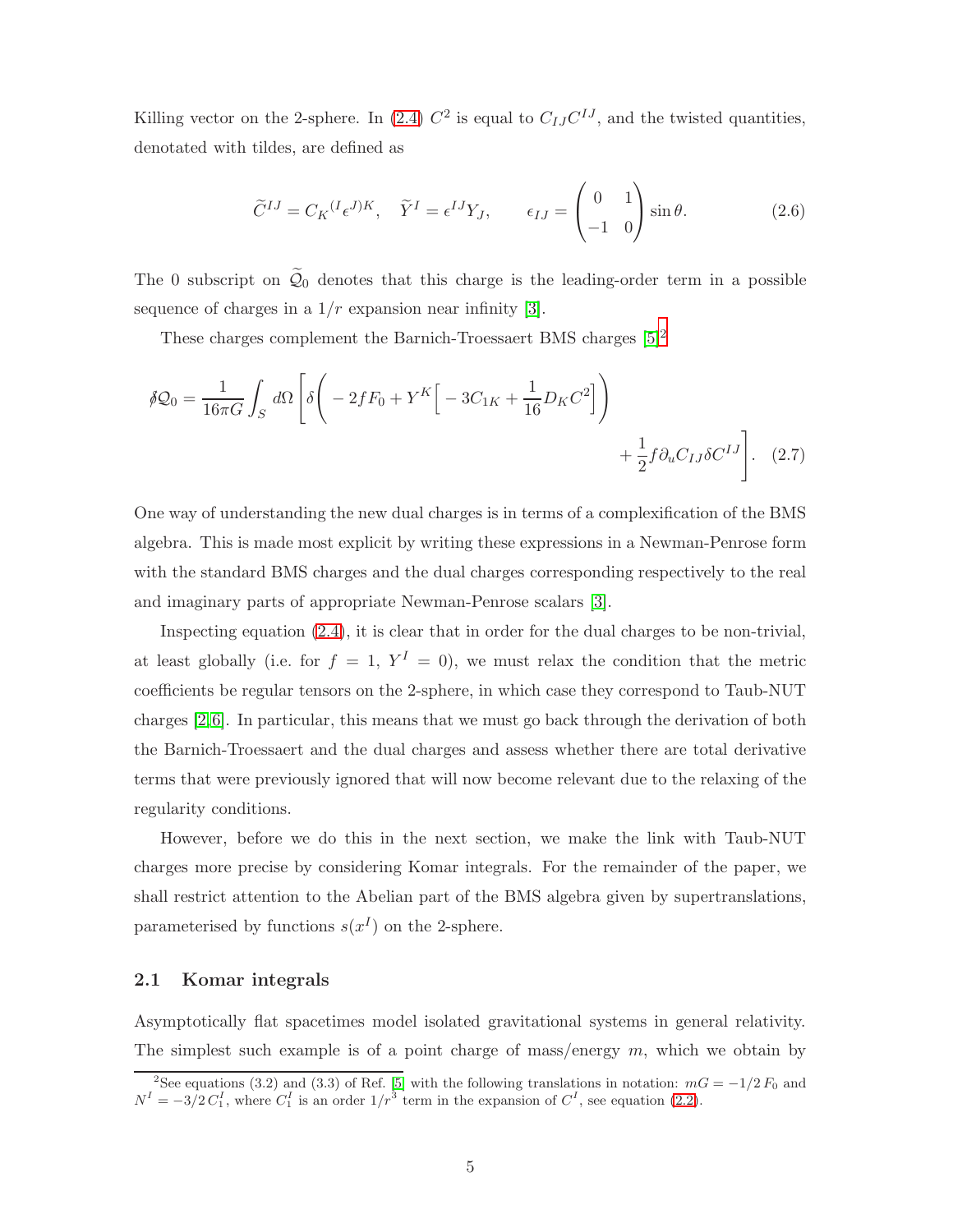choosing

$$
F = 1 - \frac{2mG}{r}, \qquad \beta = 0, \qquad C^{I} = 0, \qquad h_{IJ} = \omega_{IJ}.
$$
 (2.8)

This is, of course, the Schwarzschild solution, written in outgoing Eddington-Finkelstein coordinates. Given that the solution is stationary, the Komar energy[3](#page-5-0)

<span id="page-5-3"></span>
$$
M_K = -\frac{1}{8\pi G} \int_S \star dk^{\flat} \tag{2.9}
$$

is well-defined, where  $k^{\flat}$  is the one-form corresponding to the timelike Killing vector  $k =$  $\partial/\partial u$ . It is a standard exercise to show that

$$
M_K = m. \tag{2.10}
$$

Remaining in the stationary setting for now, it is reasonable to ask whether there exist solutions which have a non-trivial dual Komar energy defined by

$$
\tilde{M}_K = \frac{1}{8\pi G} \int_S dk^\flat \tag{2.11}
$$

with the one-form  $k^{\flat}$  again coming from the timelike Killing vector k, as defined above. The Taub-NUT solution is such an example. Its metric in standard coordinates is [\[38\]](#page-23-3)

$$
ds^{2} = -f(r)(dt + 2\ell \cos\theta d\phi)^{2} + f(r)^{-1}dr^{2} + (r^{2} + \ell^{2})(d\theta^{2} + \sin^{2}\theta d\phi^{2}),
$$

$$
f(r) = \frac{r^{2} - 2mr - \ell^{2}}{r^{2} + \ell^{2}},
$$
(2.12)

where m is the Schwarzschild mass parameter as before and  $\ell$  is called the NUT parameter. Taking  $k^{\flat}$  to be the one-form coming from the Killing vector  $k = \partial/\partial t$ , it is simple to show that

<span id="page-5-1"></span>
$$
\tilde{M}_K = \ell/G. \tag{2.13}
$$

Thus, the NUT parameter corresponds to a dual gravitational charge.

An inspection of the metric [\(2.12\)](#page-5-1) reveals that the Taub-NUT solution is not asymptotically flat, in the sense defined at the start of this section, where the metric expansion coefficients were implicitly assumed to be regular on the 2-sphere.<sup>[4](#page-5-2)</sup> A simple non-rigorous

<span id="page-5-0"></span><sup>&</sup>lt;sup>3</sup>We use the expression "Komar energy" rather than the more popular "Komar mass," because this makes more sense in the context of this paper. Of course, for stationary configurations the energy and mass coincide.

<span id="page-5-2"></span><sup>&</sup>lt;sup>4</sup>There is a recent formulation of the asymptotic conditions at spacelike infinity that allows Taub-NUTlike solutions [\[39,](#page-23-4) [40\]](#page-23-5). However, the extension of these results to null infinity is less clear.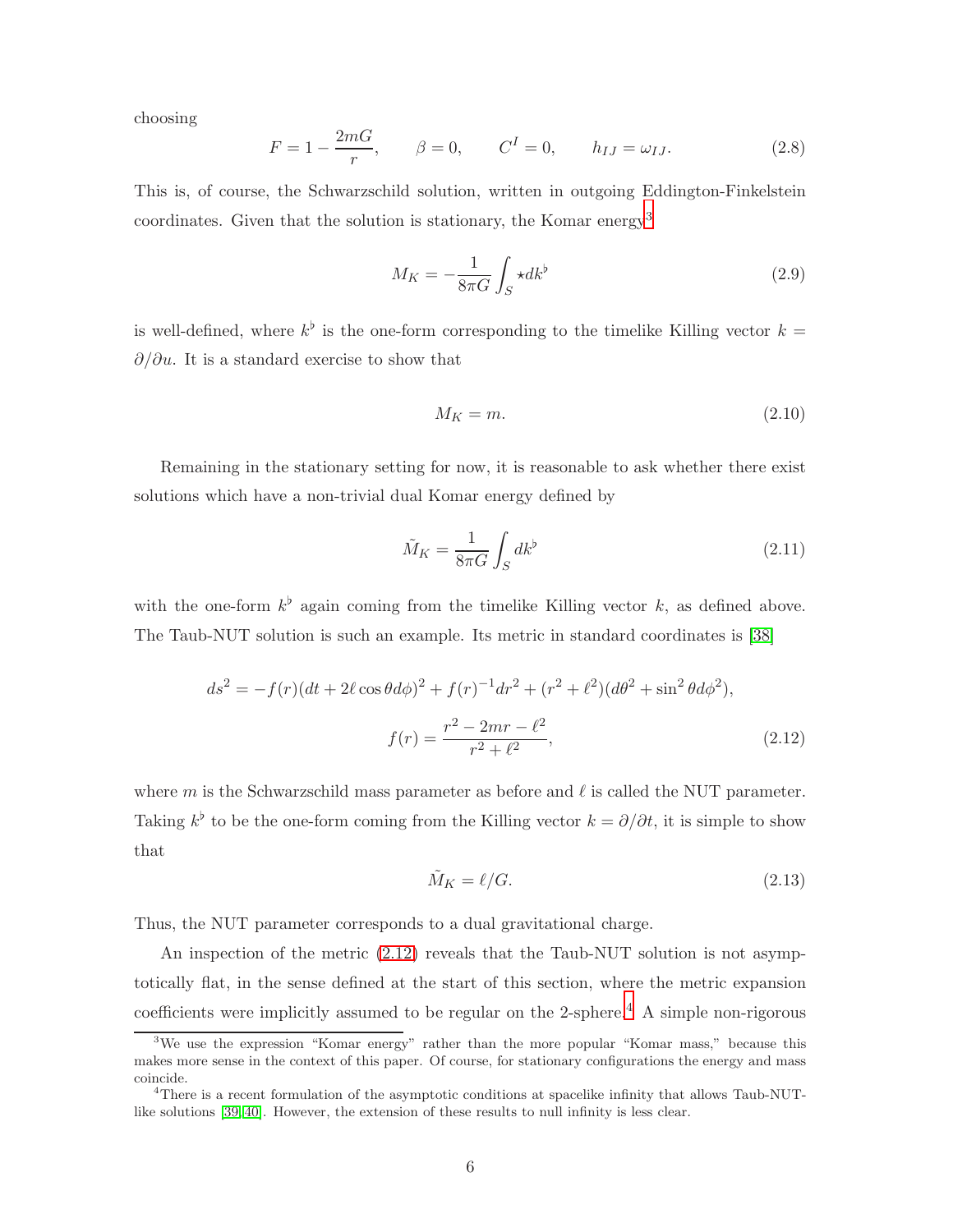way of seeing this is that taking the limit as  $r \to \infty$  in metric [\(2.12\)](#page-5-1) does not lead to the Minkowski metric, precisely because of the existence of the NUT parameter. A clearer way of seeing this is to write the metric in Bondi coordinates  $(u, r, x<sup>I</sup>)$ , as has been done in Ref. [\[6\]](#page-20-5), and also in appendix  $B$ <sup>[5](#page-6-0)</sup>, in which case one finds that in particular  $C_{IJ}$  is not regular on the 2-sphere.

Given that the Taub-NUT solution is the simplest spacetime with a non-trivial NUT charge, this has led to the lore that a NUT parameter is also a measure of asymptotic non-flatness, and that, therefore, *any* spacetime with a non-trivial NUT/dual charge is not asymptotically flat (see, however, Ref. [\[41\]](#page-23-6)). Thus, in order to allow for NUT charges in asymptotically flat backgrounds, we need to loosen the definition of asymptotic flatness. We see this more explicitly by computing the dual Komar energy for a general solution of Bondi form.

Assuming that the general metric [\(2.1\)](#page-3-4) is stationary with timelike Killing vector  $\partial/\partial u$ , computing the dual Komar integral gives

<span id="page-6-3"></span>
$$
\tilde{M}_K = -\frac{1}{8\pi G} \int_S \partial_I C_{0J} \, dx^I \wedge dx^J = -\frac{1}{8\pi G} \int_S dC_0,\tag{2.14}
$$

where  $C_{0I} \equiv \omega_{IJ} C_0^J$ . We observe that if  $C_{0I}$  is not regular on the sphere, the above integral can be non-zero. Therefore, we have a non-trivial dual/NUT charge, provided that we are prepared to generalise the definition of asymptotic flatness so as to allow the  $q_{uI}$ components of the metric to be non-regular on the sphere.

In the general setting, at leading order, the dual supertranslation charge is given by  $[2,3]^6$  $[2,3]^6$  $[2,3]^6$  $[2,3]^6$ 

<span id="page-6-2"></span>
$$
\tilde{Q}_0^{(\text{int})} = -\frac{1}{16\pi G} \int_S d\Omega \, s \, D_I D_J \tilde{C}^{IJ},\tag{2.15}
$$

where  $s$  is the supertranslation parameter. In deriving the above charge integral, it was assumed that the energy-momentum components of the matter content in the null frame adapted to the Bondi coordinates fall-off as [\[2,](#page-20-4) [3\]](#page-20-1)

$$
T_{00} = o(r^{-4}), \qquad T_{0m} = o(r^{-3}). \tag{2.16}
$$

We shall continue to assume these fall-off conditions for the energy-momentum tensor throughout the paper. The Einstein equation then implies that the null-frame components

<sup>&</sup>lt;sup>5</sup>The coordinate transformations performed in Ref. [\[6\]](#page-20-5) put the metric in Bondi coordinates to the necessary order required there. See appendix [B](#page-18-0) for further details.

<span id="page-6-1"></span><span id="page-6-0"></span> ${}^{6}$ See, for example, equation (5.11) of Ref. [\[2\]](#page-20-4) and equations (3.5) and (5.5) of Ref. [\[3\]](#page-20-1).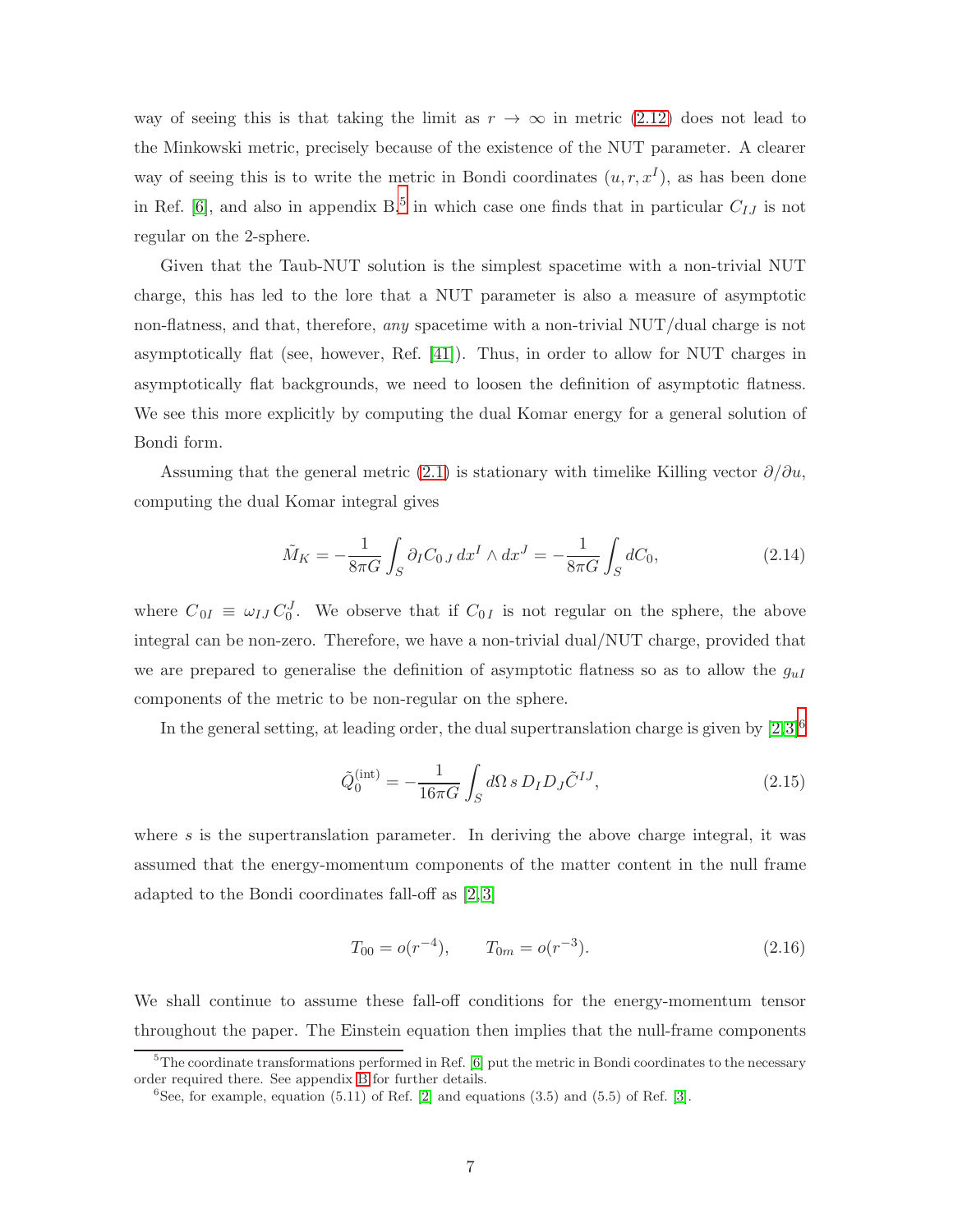of the Einstein tensor have the fall-offs

$$
G_{00} = o(r^{-4}) \quad \implies \quad \beta_0 = -\frac{1}{32}C^2,\tag{2.17}
$$

$$
G_{0m} = o(r^{-3}) \quad \implies \quad C_0^I = -\frac{1}{2} D_J C^{IJ}.
$$
\n(2.18)

Using the definition of  $\tilde{C}^{IJ}$  given in equation [\(2.6\)](#page-4-1) and equation [\(2.18\)](#page-7-0), the dual charge [\(2.15\)](#page-6-2) can be written as

<span id="page-7-2"></span><span id="page-7-0"></span>
$$
\tilde{Q}_0^{(\text{int})} = \frac{1}{8\pi G} \int_S s \, dC_0.
$$
\n(2.19)

Choosing  $s = 1$ , the general expression above reduces to the definition of the dual Komar energy  $(2.14)$ , up to an unimportant minus sign.<sup>[7](#page-7-1)</sup> This is analogous to the case of the standard supertranslation charge  $Q_0$  reducing to the Bondi mass upon choosing  $s = 1$  [\[5\]](#page-20-3).

An archetypal example of a solution with non-vanishing dual supertranslation charge is the Taub-NUT solution discussed above, and more thoroughly in Ref. [\[6\]](#page-20-5). Reading off from the Bondi form of the Taub-NUT metric given in appendix B, one has  $C_0 \equiv C_{0I} dx^I$  $-4\ell \sin^2 \frac{\theta}{2} d\phi$ , and so the integral [\(2.19\)](#page-7-2) gives, taking  $s = 1$ ,

<span id="page-7-4"></span>
$$
\widetilde{Q}_0 = -\frac{\ell}{G}.
$$
\n(2.20)

Alternatively, and equivalently, one can obtain the same result by reading off the expression for  $C_{IJ}$  given in appendix B, and evaluating the integral in equation [\(2.15\)](#page-6-2).

It fact, in deriving equation [\(2.15\)](#page-6-2) in Refs. [\[2,](#page-20-4) [3\]](#page-20-1), total derivative terms were dropped, because all metric functions were assumed to be regular on the 2-sphere. However, in the Taub-NUT example considered above, the resulting expression is non-zero precisely because the metric function is non-regular on the 2-sphere. Therefore, the original expression for the charge is no longer valid in this case and we need to revisit the derivation in Refs. [\[2,](#page-20-4)[3\]](#page-20-1).[8](#page-7-3) This is what we turn to next.

<sup>&</sup>lt;sup>7</sup>In hindsight, it might have been more natural in Refs. [\[2,](#page-20-4)3] for us to have defined the dual charges with a relative minus sign. However, for consistency with Refs. [\[2,](#page-20-4) [3\]](#page-20-1), we retain the expressions defined therein.

<span id="page-7-3"></span><span id="page-7-1"></span><sup>&</sup>lt;sup>8</sup>The revised dual charge for the Taub-NUT solution is in fact given in equation  $(3.5)$ .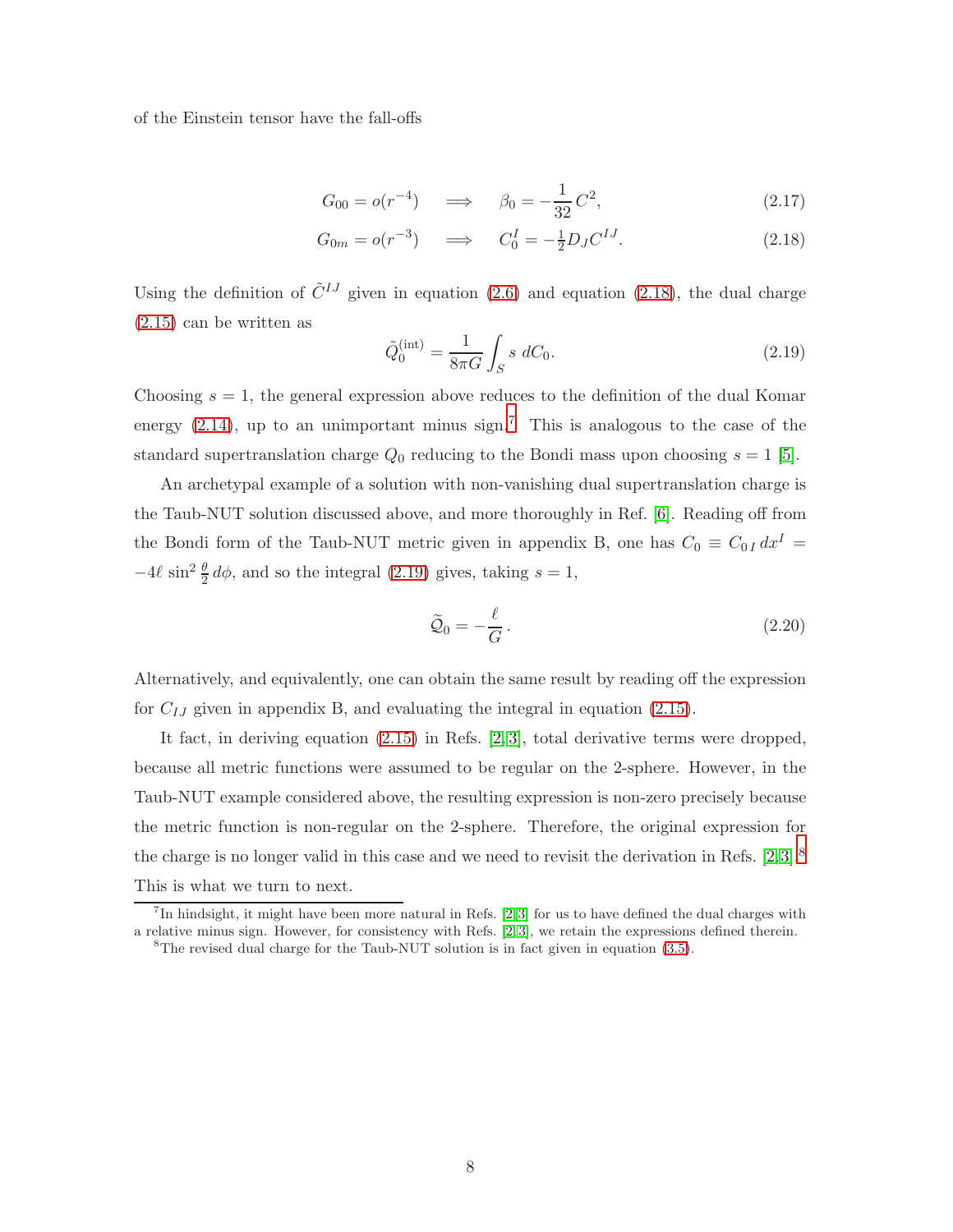# <span id="page-8-0"></span>3 Revisiting BMS charges and the phase space of gravitational modes

By now it should be clear that the concept of dual BMS charges lends itself better to solutions in which the metric components and more specifically at the leading order in a  $1/r$  expansion [\[1,](#page-20-0)[3\]](#page-20-1),  $C_{0I}$ , and possibly also  $C_{IJ}$ , are not regular on the 2-sphere. Therefore, in the remainder, we shall focus on such spacetimes given by the metric  $(2.1)$  with the fall-offs [\(2.2\)](#page-3-3) and the gauge condition [\(2.3\)](#page-3-5), except that now, we generalise to tensors that are not necessarily regular on the 2-sphere.

The Barnich-Troessaert and dual charges have, however, been derived assuming regularity of the metric components on the 2-sphere. In practical terms, this means that total derivatives on the 2-sphere can be ignored. Therefore, in order to proceed, we need to revisit those derivations and define charges appropriate to the solutions in which we are now interested. Fortunately, this is relatively straightforward. For the usual supertranslation charges, the result can essentially be read off from equation (A.9) of Ref. [\[5\]](#page-20-3):

$$
Q_0^{(\text{int})} = -\frac{1}{8\pi G} \int_S d\Omega \left( sF_0 + \frac{1}{4} D_I (sD_J C^{IJ}) \right), \tag{3.1}
$$

while the dual supertranslation charges are given by

$$
\widetilde{Q}_0^{(\text{int})} = -\frac{1}{8\pi G} \int_S d\Omega \left( \frac{1}{2} s D_I D_J \widetilde{C}^{IJ} - \frac{1}{4} D_I (s D_J \widetilde{C}^{IJ}) \right),\tag{3.2}
$$

where we have used equation  $(4.1)$  of Ref. [\[3\]](#page-20-1) and equation  $(2.18)$ . Note that the expressions for the global charges (with  $s = 1$ ) change as a result of this rederivation:

$$
Q_0^{(\text{int})}(s=1) = -\frac{1}{8\pi G} \int_S d\Omega \left( F_0 + \frac{1}{4} D_I D_J C^{IJ} \right), \tag{3.3}
$$

instead of  $-\frac{1}{8\pi G}\int_S d\Omega F_0$ , and

$$
\widetilde{Q}_0^{(\text{int})}(s=1) = -\frac{1}{32\pi G} \int_S d\Omega \left( D_I D_J \widetilde{C}^{IJ} \right),\tag{3.4}
$$

instead of [\(2.15\)](#page-6-2).

The global dual supertranslation charge for the Taub-NUT metric has now acquired a factor of  $\frac{1}{2}$  as a result of our inclusion of the total derivatives that were previously omitted.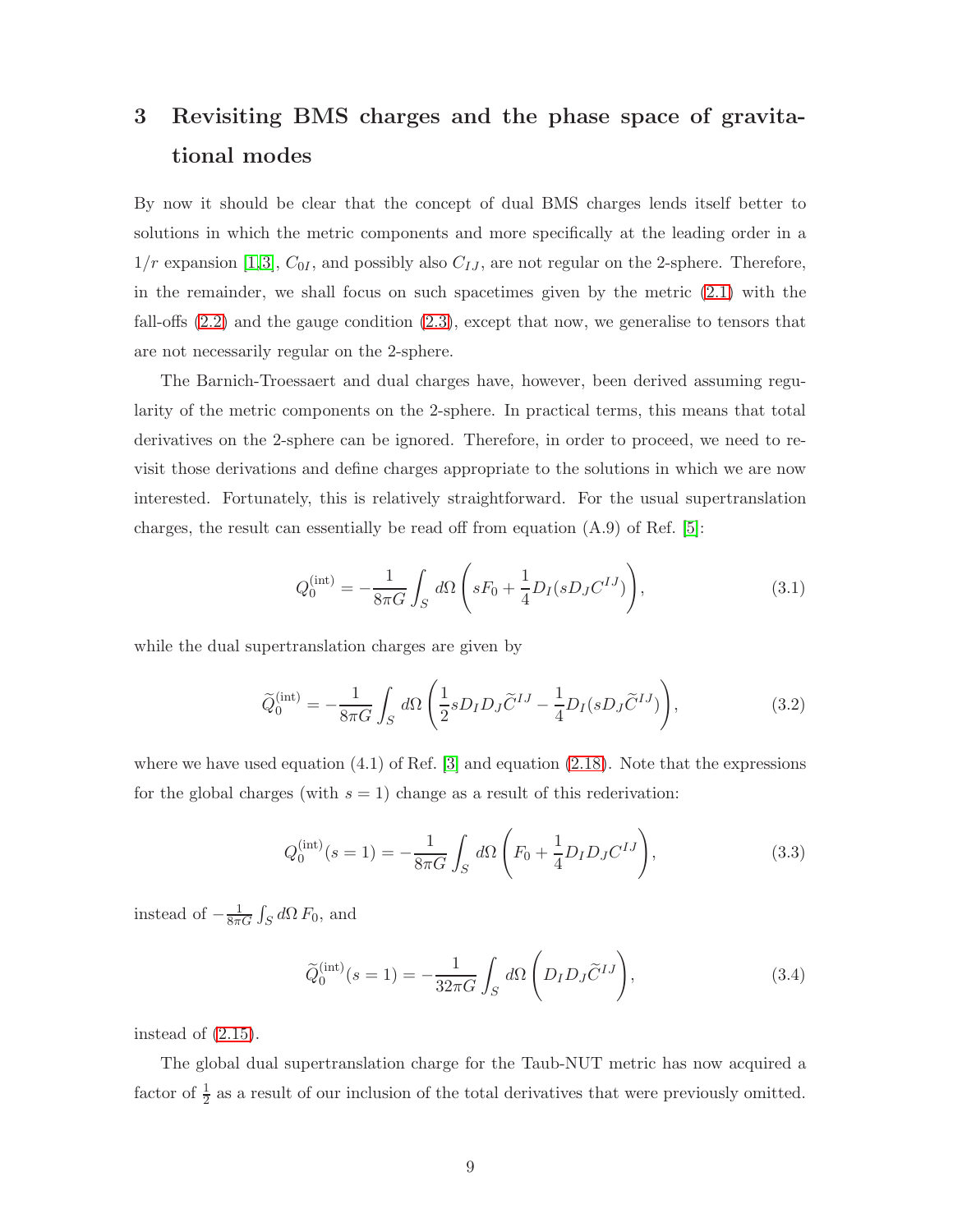Thus, for the Taub-NUT solution we now find

<span id="page-9-0"></span>
$$
\widetilde{Q}_0^{(\text{int})}(s=1) = -\frac{\ell}{2G},
$$
\n(3.5)

rather than the previous expression [\(2.20\)](#page-7-4).

The fact that the dual charge evaluates to one half of the expected value for the Taub-NUT solution may initially seem strange. This issue is reminiscent of the well-known factor of  $\frac{1}{2}$  puzzle with the usual Komar energy integral [\(2.9\)](#page-5-3), which was resolved in Ref. [\[42\]](#page-23-7) by noting that the conserved Iyer-Wald charge  $Q_{IW}$  has two contributions:

<span id="page-9-1"></span>
$$
Q_{IW} = \frac{1}{2} M_K - \int_S k \cdot B,\tag{3.6}
$$

where  $M_K$  is given by [\(2.9\)](#page-5-3), k is the timelike Killing vector and B is defined by

$$
\delta \int_{S} \xi \cdot B = \int_{S} \xi \cdot \Theta. \tag{3.7}
$$

Here  $\xi$  is a BMS generator and  $\Theta$  is the symplectic potential form of Iyer and Wald [\[42\]](#page-23-7). The  $(-k \cdot B)$  integral on the right hand side of equation [\(3.6\)](#page-9-1) is non-vanishing and together with  $M_K/2$  yields the expected value for  $Q_{IW}$ , effectively giving  $M_K$ . (In fact the integral of  $(-k \cdot B)$  exactly cancels the  $M_K/2$  term and replaces it with the standard expression for the ADM mass [\[42\]](#page-23-7).) In our case, for comparison, we have that

$$
\tilde{Q}_0^{(\text{int})}(s=1) = -\frac{1}{2}\tilde{M}_K.
$$
\n(3.8)

The absence of an analogue of the  $k \cdot B$  integral term in this dual case means that the factor of 1/2 does not get amended.

We define a total complexified supertranslation charge, denoted by a script  $Q$  [\[3\]](#page-20-1):

<span id="page-9-2"></span>
$$
\mathcal{Q}_0 = Q_0^{(\text{int})} - i \widetilde{Q}_0^{(\text{int})} \tag{3.9}
$$

and note that in complex coordinates  $(z, \bar{z})$  on the sphere given by

$$
z = \cot \frac{\theta}{2} e^{i\phi},\tag{3.10}
$$

so that

$$
ds^2 = 2\gamma_{z\bar{z}}dzd\bar{z}, \qquad \gamma_{z\bar{z}} = \frac{2}{(1+|z|^2)^2}, \tag{3.11}
$$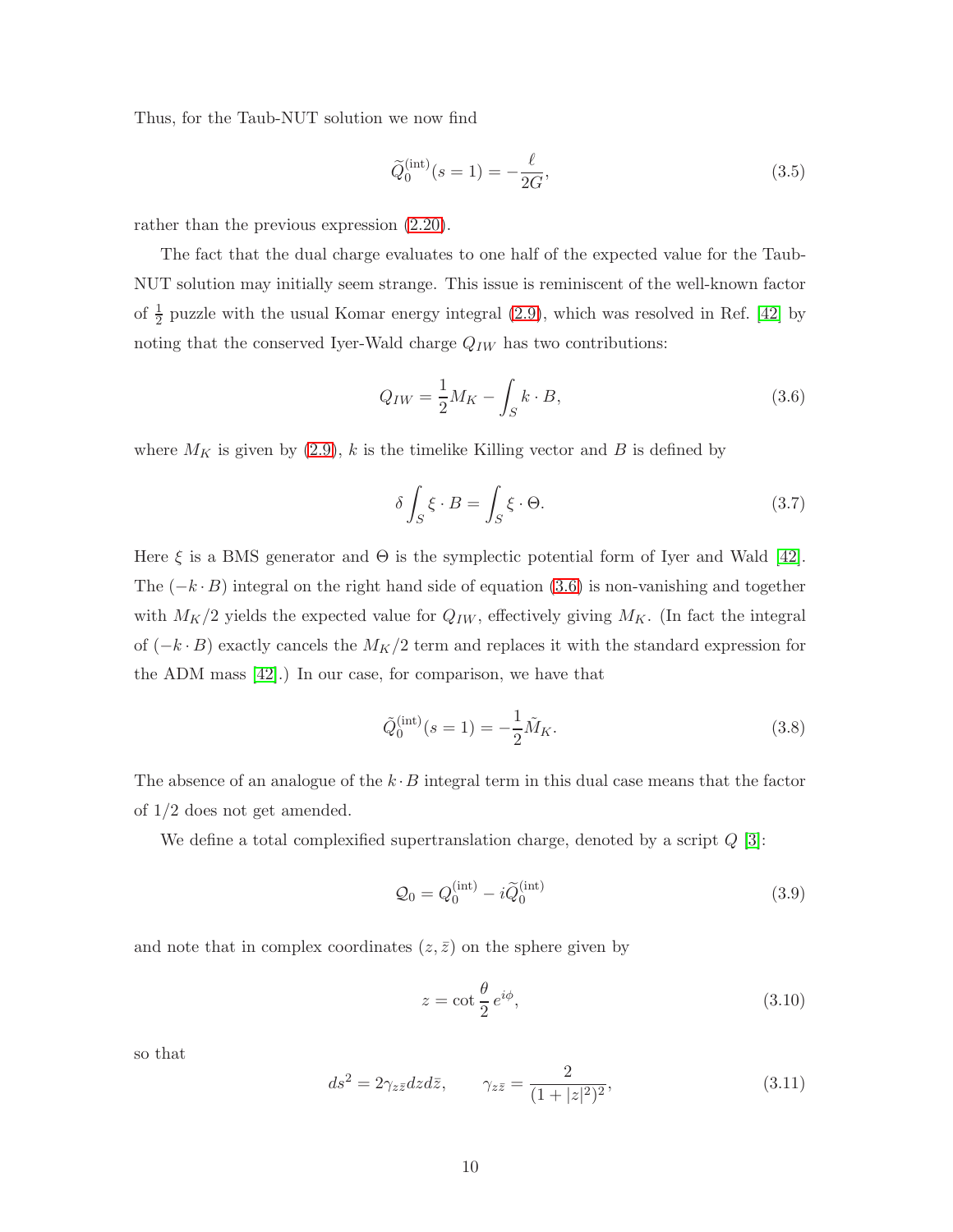<span id="page-10-3"></span>
$$
\mathcal{Q}_0 = -\frac{1}{16\pi G} \int_S d\Omega \left( 2sF_0 + s D_z^2 C^{zz} + D_{\bar{z}} s D_{\bar{z}} C^{\bar{z}\bar{z}} \right).
$$
 (3.12)

In deriving the above equation we have used equation [\(2.6\)](#page-4-1) and the fact that  $\epsilon^{z\bar{z}} = i\gamma^{z\bar{z}}$ , where  $\gamma^{z\bar{z}} = 1/\gamma_{z\bar{z}}$  is the  $z\bar{z}$  component of the inverse metric. Note that  $d\Omega = \sin\theta \, d\theta \, d\phi =$  $\gamma_{z\bar{z}}\,d^2z.$ 

We define the charge evaluated at  $\mathscr{I}^+$ , i.e. on  $\mathscr{I}^+$  at  $u = -\infty$ , as

$$
\mathcal{Q}^+ = -\frac{1}{16\pi G} \int_{\mathscr{I}_-^+} d\Omega \left( 2sF_0 + s D_z^2 C^{zz} + D_{\bar{z}} s D_{\bar{z}} C^{\bar{z}\bar{z}} \right),\tag{3.13}
$$

and we assume that

<span id="page-10-1"></span>
$$
\mathcal{Q}_0|_{\mathcal{J}_+^+} = \mathcal{Q}_0|_{u=+\infty} = 0.
$$
\n(3.14)

Note from equations [\(2.4\)](#page-3-2) and [\(2.7\)](#page-4-2) that the flux for the total charge is controlled by  $\partial_u C_{IJ}$ .<sup>[9](#page-10-0)</sup> Thus,  $\mathcal{Q}^+$  may be written as

$$
\mathcal{Q}^+ = \frac{1}{16\pi G} \int_{\mathscr{I}^+} du d\Omega \left( 2s \, \partial_u F_0 + s \, D_z^2 N^{zz} + D_{\bar{z}} \, s \, D_{\bar{z}} N^{\bar{z}\bar{z}} \right),\tag{3.15}
$$

where  $N_{zz} = \partial_u C_{zz}$ . Assuming for simplicity that

$$
T_{11} = o(r^{-2}),\tag{3.16}
$$

the Einstein equation gives that

<span id="page-10-4"></span>
$$
\partial_u F_0 = -\frac{1}{2} D_I D_J N^{IJ} + \frac{1}{4} N^{IJ} N_{IJ} = -\frac{1}{2} (D_z^2 N^{zz} + D_{\bar{z}}^2 N^{\bar{z}\bar{z}}) + \frac{1}{2} N^{zz} N_{zz},\tag{3.17}
$$

which implies that

<span id="page-10-2"></span>
$$
\mathcal{Q}^+ = \frac{1}{16\pi G} \int_{\mathscr{I}^+} du \, d^2 z \, \gamma^{z\bar{z}} \left( s N_{zz} N_{\bar{z}\bar{z}} - s D_{\bar{z}}^2 N_{zz} + D_{\bar{z}} s \, D_{\bar{z}} N_{zz} \right). \tag{3.18}
$$

We have put the charge into a form in which we can investigate how it acts on gravitational modes given by  $C_{zz}$  and  $C_{\bar{z}\bar{z}}$ . The Dirac bracket for the radiative modes at null infinity is [\[43,](#page-23-8) [44\]](#page-23-9)

$$
\{N_{zz}(u,z,\bar{z}), N_{\bar{w}\bar{w}}(u',w,\bar{w})\} = -16\pi G \,\partial_u \delta(u-u') \,\delta^2(z-w) \,\gamma_{z\bar{z}},\tag{3.19}
$$

<span id="page-10-0"></span><sup>&</sup>lt;sup>9</sup>The non-integrable pieces for both charges remain the same when dropping the requirement that the metric components be regular on the 2-sphere.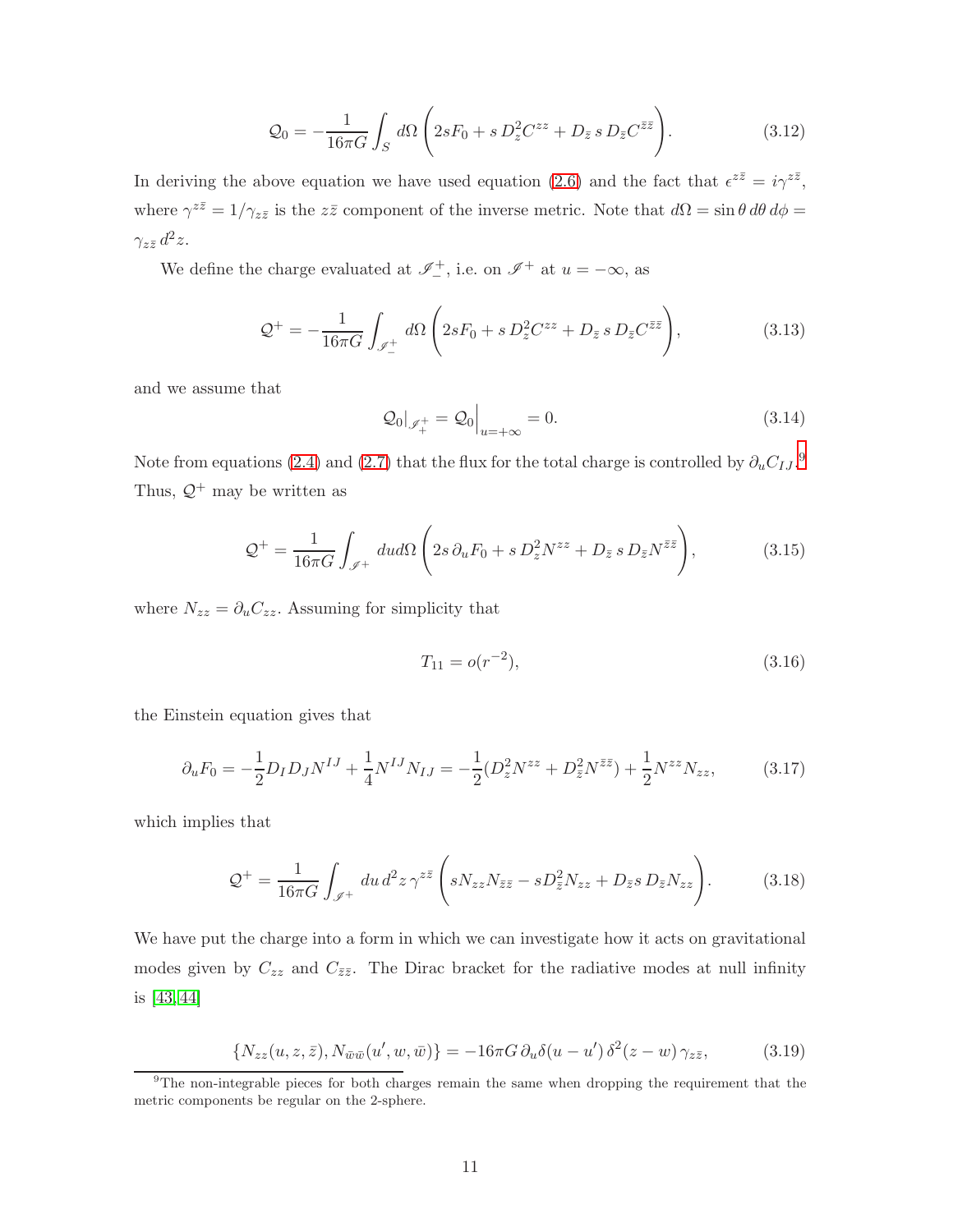which implies that

$$
\{N_{zz}(u,z,\bar{z}), C_{\bar{w}\bar{w}}(u',w,\bar{w})\} = 16\pi G \,\delta(u - u') \,\delta^2(z - w) \,\gamma_{z\bar{z}}.\tag{3.20}
$$

Now, computing the bracket of  $\mathcal{Q}^+$  with  $C_{zz}$  and with  $C_{\bar{z}\bar{z}}$  gives

$$
\{\mathcal{Q}^+, C_{zz}(u, z, \bar{z})\} = s \,\partial_u C_{zz},\tag{3.21}
$$

$$
\{\mathcal{Q}^+, C_{\bar{z}\bar{z}}(u, z, \bar{z})\} = s \,\partial_u C_{\bar{z}\bar{z}} - 2 \,D_{\bar{z}}^2 s,\tag{3.22}
$$

where we have freely integrated by parts in terms involving  $\delta^2(z-w)$ . Thus,  $\mathcal{Q}^+$  generates time translation on  $C_{zz}$ , while it generates a supertranslation on  $C_{\bar{z}\bar{z}}$ . This is in complete analogy with electromagnetism, where  $A_z^{(0)}$  transforms as a gauge parameter under a complexified U(1) charge, while  $A_{\overline{z}}^{(0)}$  is invariant under its action [\[17\]](#page-21-5).<sup>[10](#page-11-1)</sup> Thus, we find that the phase space problem that was identified in Ref. [\[11\]](#page-21-2), namely, that the action of the supertranslation charge on  $C_{zz}$  was incorrect, is resolved here by considering the *full* complexified supertranslation charge, i.e. the usual supertranslation charge, as well as the dual one. In Ref. [\[11\]](#page-21-2), this problem was resolved by imposing a restriction on phase space that effectively proscribed dual charges. From the perspective taken here, this makes sense in that if the dual charge is to be assigned a zero value, then this must be reflected and enforced on the phase space. In Ref. [\[6\]](#page-20-5), a resolution of this problem is achieved by imposing a dyonic boundary condition on the phase space. However, there is *a priori* no reason to expect that boundary conditions should be needed in general.<sup>[11](#page-11-2)</sup> Moreover, from the perspective of the initial value problem, prescribing boundary conditions at both ends of future null infinity is not entirely satisfactory.

# <span id="page-11-0"></span>4 Soft NUT/graviton theorem

Electromagnetism and general relativity are gauge theories, in the sense that there are redundant  $U(1)$  and diffeomorphism transformations, respectively, which leave the physics unchanged. In the context of asymptotically flat spacetimes, which form a class of solutions in general relativity defined by specific boundary conditions, there exists an asymptotic symmetry group, the BMS group, (or more precisely an algebra) that acts in such a way

<span id="page-11-1"></span><sup>&</sup>lt;sup>10</sup>Note that the action of  $\mathcal{Q}^+$  on  $C_{zz}$  and  $C_{\bar{z}\bar{z}}$  would have been reversed had we defined  $\widetilde{\mathcal{Q}}_0^{(\mathrm{int})}$  with a relative minus sign (see footnote [7\)](#page-7-1); or equivalently, had we considered the complex conjugate of  $Q$ .

<span id="page-11-2"></span><sup>&</sup>lt;sup>11</sup>We expect that the requirement that the total charge vanishes at  $\mathscr{I}^+_+$ , see equation [\(3.14\)](#page-10-1), is a technical one and may be removed by a better understanding of the phase space. In any case, from the perspective of an initial value problem, we are always free to choose such a boundary condition.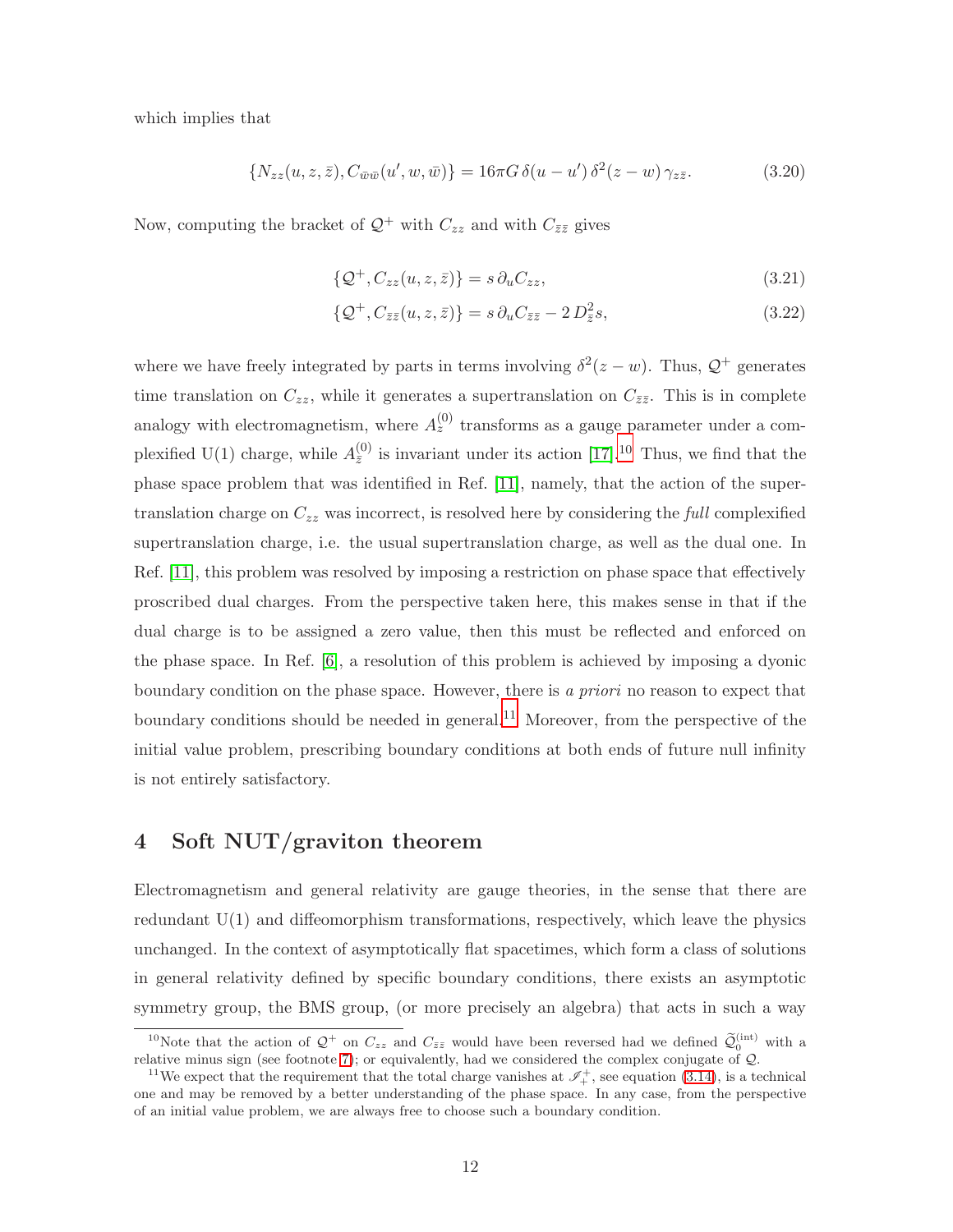as to preserve the boundary conditions. Specifically, the action of a BMS generator on an asymptotically flat metric gives back another asymptotically flat metric. However, given that the BMS group acts at null infinity, it induces large gauge transformations, which cannot be viewed as redundancies. Thus, BMS transformations are physically relevant transformations.

From a classical scattering point of view, conservation of charge Q translates to the fact that

$$
\mathbf{Q}^+ = \mathbf{Q}^-, \tag{4.1}
$$

where  $\mathbf{Q}^+ = \mathbf{Q}|_{\mathscr{I}^+}$  and  $\mathbf{Q}^- = \mathbf{Q}|_{\mathscr{I}^-_+}$  are the limiting values of the relevant charge  $\mathbf{Q}(u, x^I)$ . In the quantum theory this becomes an operator identity

$$
\mathbf{Q}^+ S - S \mathbf{Q}^- = 0. \tag{4.2}
$$

Such an identity has so far been conjectural [\[13,](#page-21-4) [14\]](#page-21-6), but should ultimately come from the theory.<sup>[12](#page-12-0)</sup> In any case, the remarkable observation  $[11, 15]$  $[11, 15]$  (see Ref. [\[46\]](#page-23-10) for a review) is that such a conservation equation is equivalent to the Weinberg soft photon and graviton theorems in the context of electromagnetism and general relativity. Moreover, considering magnetic monopole charges leads to a Weinberg type soft magnetic monopole theorem [\[17\]](#page-21-5).

In this section, we derive a soft  $\text{NUT}/\text{graviton}$  theorem using the complexified supertranslation charges found in section [3,](#page-8-0) see equation [\(3.9\)](#page-9-2), for asymptotically flat spacetimes generalised to include non-regular tensors on the 2-sphere. We introduce Bondi coordinates  $(v, r, x<sup>I</sup>)$  adapted to ingoing null geodesics so that the metric takes the form

$$
ds^{2} = -\hat{F}e^{2\hat{\beta}}dv^{2} + 2e^{2\hat{\beta}}dvdr + r^{2}\hat{h}_{IJ}(dx^{I} - \hat{C}^{I}dv)(dx^{J} - \hat{C}^{J}dv)
$$
(4.3)

with the metric components satisfying the same fall-off conditions as with outgoing Bondi coordinates given by [\(2.2\)](#page-3-3), where we denote all respective objects on the right hand side with a hat, and the determinant condition [\(2.3\)](#page-3-5).

We begin with the conservation of charge equation

$$
\mathcal{Q}^+ = \mathcal{Q}^-, \tag{4.4}
$$

where  $\mathcal{Q}^+$  is given by equation [\(3.18\)](#page-10-2) and  $\mathcal{Q}^-$  corresponds to the charge at  $\mathscr{I}^-_+$  associated

<span id="page-12-0"></span> $12$ See Refs. [\[39,](#page-23-4) [40,](#page-23-5) [45\]](#page-23-11) for investigations in this direction.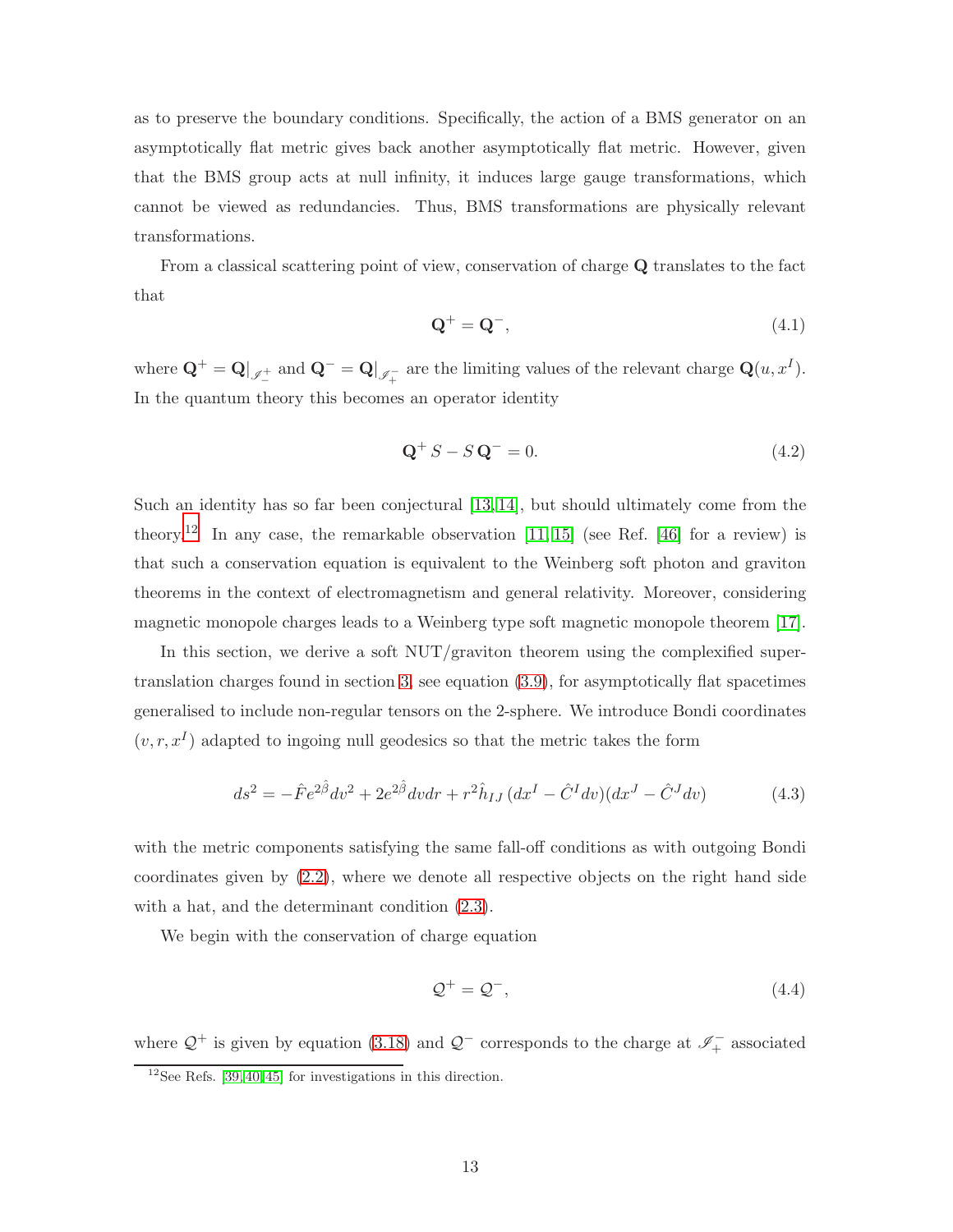with a supertranslation parameter  $\hat{s}$ ,

$$
\mathcal{Q}^- = -\frac{1}{16\pi G} \int_{\mathcal{I}_+^-} d\Omega \left( 2\hat{s}\hat{F}_0 + \hat{s} D_z^2 \hat{C}^{zz} + D_{\bar{z}}\hat{s} D_{\bar{z}}\hat{C}^{\bar{z}\bar{z}} \right) \tag{4.5}
$$

$$
= \frac{1}{16\pi G} \int_{\hat{\mathscr{I}}-} dv \, d^2 z \, \gamma^{z\bar{z}} \left( \hat{s} \hat{N}_{zz} \hat{N}_{\bar{z}\bar{z}} + \hat{s} D_{\bar{z}}^2 \hat{N}_{zz} - D_{\bar{z}} \hat{s} D_{\bar{z}} \hat{N}_{zz} \right), \tag{4.6}
$$

where in the second line we have used the fact that the charge vanishes at  $\mathscr{I}^-$  and that

$$
\partial_v \hat{F}_0 = -\frac{1}{2} (D_z^2 \hat{N}^{zz} + D_{\bar{z}}^2 \hat{N}^{\bar{z}\bar{z}}) + \frac{1}{2} \hat{N}^{zz} \hat{N}_{zz}.
$$
 (4.7)

Now, we would like to split the charges into so-called hard and soft parts; namely, a part related to flux at future/past null infinity that reduces/increases the charge and a part that is related to the large diffeomorphisms. We determine the hard part of the charge by considering the flux formula for the global charge. Taking the u-derivative of the global charge defined on future null infinity given in equation  $(3.12)$  with  $s = 1$ 

$$
\partial_u \mathcal{Q}_0(s=1) = -\frac{1}{16\pi G} \int_S d\Omega \left( 2\partial_u F_0 + D_z^2 N^{zz} \right) \tag{4.8}
$$

$$
= -\frac{1}{16\pi G} \int_{S} d\Omega \left( N^{zz} N_{zz} - D_{\bar{z}}^2 N^{\bar{z}\bar{z}} \right), \tag{4.9}
$$

where in the second line we have used equation [\(3.17\)](#page-10-4), we define the hard charge to be

$$
\mathcal{Q}_H^+ = \frac{1}{16\pi G} \int_{\mathscr{I}^+} du \, d^2 z \, \gamma^{z\bar{z}} \, s \left( N_{zz} N_{\bar{z}\bar{z}} - D_{\bar{z}}^2 N_{zz} \right) \tag{4.10}
$$

so that, from equation [\(3.18\)](#page-10-2)

$$
\mathcal{Q}^+ = \mathcal{Q}_H^+ + \mathcal{Q}_S^+ \tag{4.11}
$$

with

$$
\mathcal{Q}_S^+ = \frac{1}{16\pi G} \int_{\mathscr{I}^+} du \, d^2 z \, \gamma^{z\bar{z}} \, D_{\bar{z}} s \, D_{\bar{z}} N_{zz}.
$$
\n
$$
\tag{4.12}
$$

Similarly,

$$
\mathcal{Q}^- = \mathcal{Q}_H^- + \mathcal{Q}_S^-, \tag{4.13}
$$

where

$$
\mathcal{Q}_H^- = \frac{1}{16\pi G} \int_{\mathscr{I}^-} dv \, d^2 z \, \gamma^{z\bar{z}} \, \hat{s} \left( \hat{N}_{zz} \hat{N}_{\bar{z}\bar{z}} + D_{\bar{z}}^2 \hat{N}_{zz} \right) \tag{4.14}
$$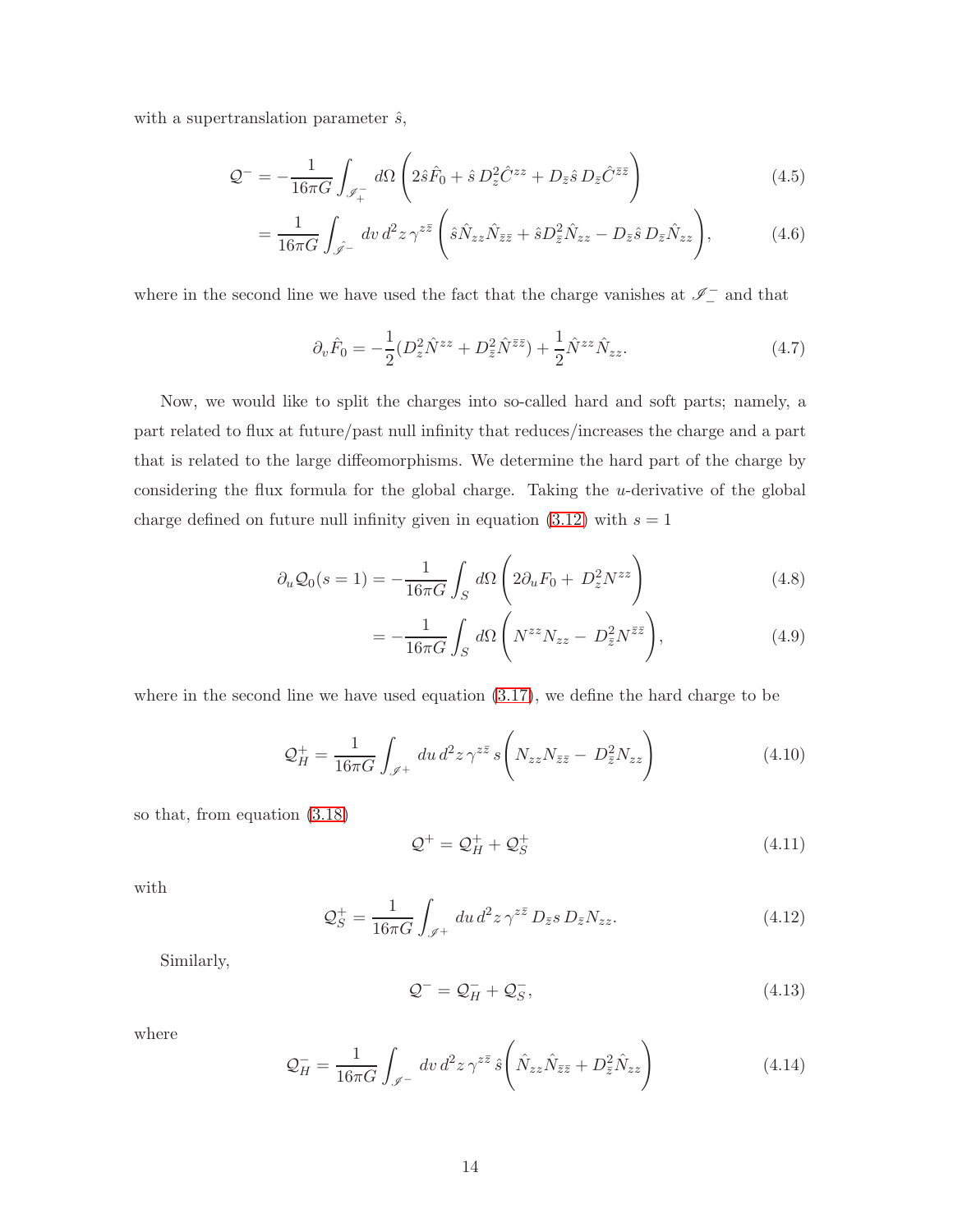and

$$
\mathcal{Q}_S^- = -\frac{1}{16\pi G} \int_{\mathscr{I}^-} dv \, d^2 z \, \gamma^{z\bar{z}} \, D_{\bar{z}} \hat{s} \, D_{\bar{z}} \hat{N}_{zz}.
$$
\n
$$
\tag{4.15}
$$

Setting  $s = \hat{s}$ , which amounts to breaking the BMS<sup>+</sup>×BMS<sup>-</sup> symmetry to its diagonal subgroup [\[14\]](#page-21-6), we obtain a complexified supertranslation Ward identity,

<span id="page-14-0"></span>
$$
\mathcal{Q}^+S - S\mathcal{Q}^- = 0. \tag{4.16}
$$

We consider as scattering states particles of energy  $E$  and NUT charge  $\tilde{E}$ . For example, such configurations could be Lorentzian signature multi-NUT solutions [\[47\]](#page-24-0). Identifying the action of  $\mathcal{Q}^-$  on an *n*-particle state  $|z_1^{in}, \dots z_n^{in} \rangle$  to be

$$
\mathcal{Q}^{-}|z_1^{in},\ldots,z_n^{in}\rangle = \sum_{k=1}^n (E_k^{in} - i\widetilde{E}_k^{in}) s(z_k^{in}) |z_1^{in},\ldots,z_n^{in}\rangle
$$
 (4.17)

and similarly,

$$
\langle z_1^{out}, \dots, z_m^{out} | \mathcal{Q}^+ = \sum_{k=1}^m (E_k^{out} - i \tilde{E}_k^{out}) s(z_k^{out}) \langle z_1^{out}, \dots, z_m^{out} |,
$$
 (4.18)

the Ward identity [\(4.16\)](#page-14-0), sandwiched between the ingoing and outgoing states simplifies to

$$
\langle z_1^{out}, \dots, z_m^{out} | \mathcal{Q}_S^+ S - S \mathcal{Q}_S^- | z_1^{in}, \dots, z_n^{in} \rangle \tag{4.19}
$$

$$
= \left[ \sum_{k=1}^n (E_k^{in} - i \widetilde{E}_k^{in}) s(z_k^{in}) - \sum_{k=1}^m (E_k^{out} - i \widetilde{E}_k^{out}) s(z_k^{out}) \right] \langle z_1^{out}, \dots, z_m^{out} | S | z_1^{in}, \dots, z_n^{in} \rangle.
$$

Choosing  $s(w) = \frac{1}{z-w}$  [\[11\]](#page-21-2), we obtain a Ward identity that corresponds to a new soft NUT/graviton theorem.

# Acknowledgements

We would like to thank Mihalis Dafermos, Malcolm Perry, Andrew Strominger, Cedric Troessaert and Alexander Zhiboedov for useful discussions. We would like to thank the Mitchell Family Foundation for hospitality at the 2019 Cook's Branch workshop. Moreover, M.G. and C.N.P. would like to thank the Max-Planck-Institut für Gravitationsphysik (Albert-Einstein-Institut), Potsdam and H.G. would like to thank Queen Mary University of London for hospitality during the course of this work. M.G. is supported by a Royal Society University Research Fellowship. C.N.P. is partially supported by DOE grant DE-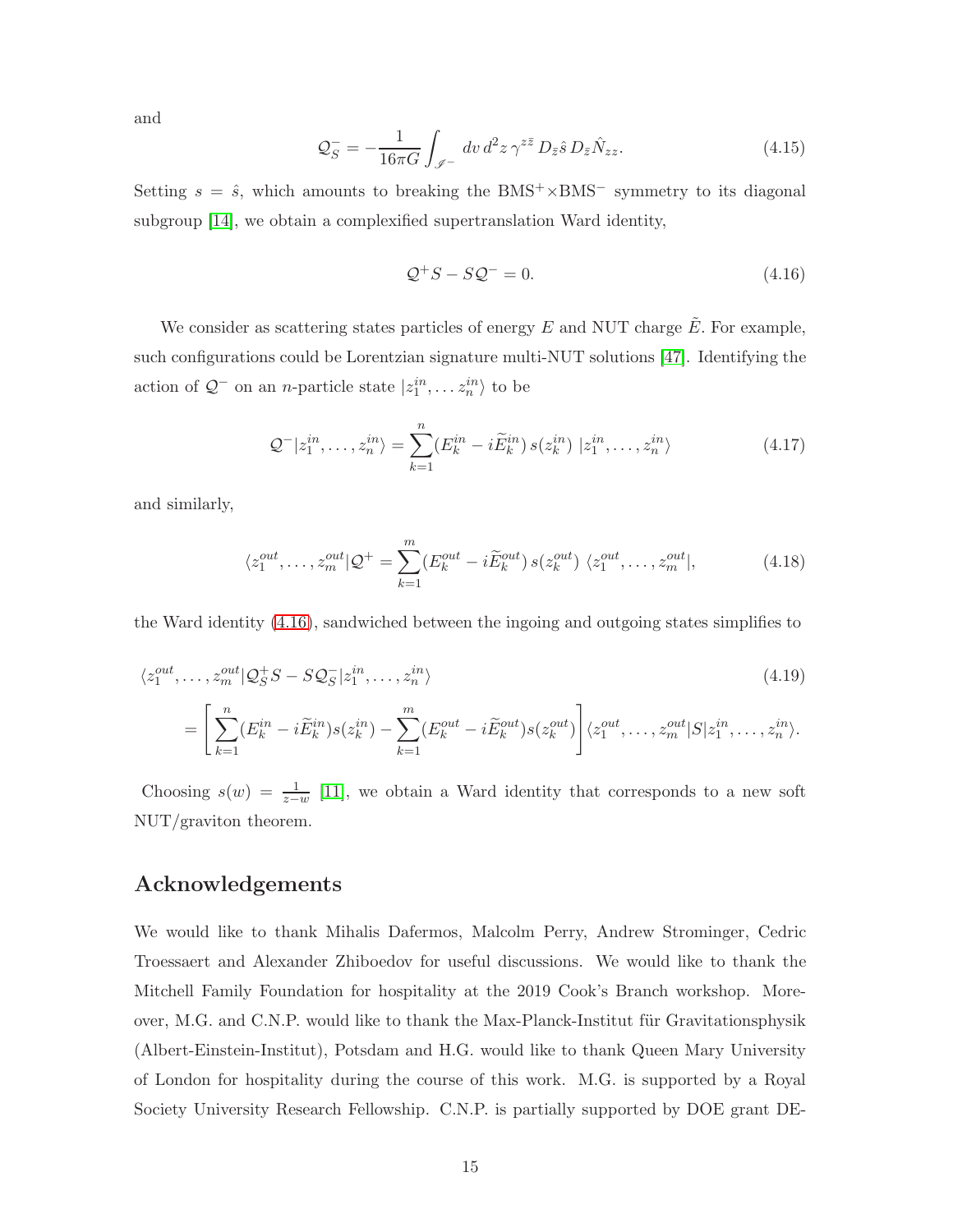FG02-13ER42020.

# A Kerr Metric in BMS Coordinate Gauge

In this appendix we shall give a construction of a Bondi coordinate system for the Kerr metric, up to the first few orders in a  $1/r$  expansion. Following this, in appendix B, we give an analogous construction of the Taub-NUT metric in Bondi coordinates. One of the reasons for doing this is to highlight a key difference between a metric such as Kerr, for which all the global dual charges vanish, and a metric such as Taub-NUT, which has non-vanishing global dual charges. This difference is reflected in the fact that whereas the various scalar, vector and tensor fields in the expansion of the Bondi form of the Kerr metric are all non-singular on the 2-sphere, $^{13}$  $^{13}$  $^{13}$  many of the analogous fields in the expansion of the Taub-NUT metric are singular on the sphere.

We take as the starting point the Kerr metric in Boyer-Lindquist coordinates:

<span id="page-15-1"></span>
$$
ds^{2} = -\left(1 - \frac{2m\bar{r}}{\bar{\rho}^{2}}\right) d\bar{t}^{2} - \frac{4am\bar{r}\sin^{2}\bar{\theta}}{\bar{\rho}^{2}} d\bar{t}d\bar{\phi} + \frac{\bar{\rho}^{2}}{\bar{\Delta}} d\bar{r}^{2} + \bar{\rho}^{2} d\bar{\theta}^{2}
$$

$$
+ \left(r^{2} + a^{2} + \frac{2a^{2}m\bar{r}\sin^{2}\bar{\theta}}{\bar{\rho}^{2}}\right)\sin^{2}\bar{\theta} d\bar{\phi}^{2}, \qquad (A.1)
$$

where

$$
\bar{\rho}^2 = \bar{r}^2 + a^2 \cos^2 \bar{\theta}, \qquad \bar{\Delta} = \bar{r}^2 + a^2 - 2m\bar{r}.
$$
 (A.2)

Setting  $m = 0$ , this describes Minkowski spacetime in a spheroidal coordinate system, with the metric

<span id="page-15-2"></span>
$$
ds_{\text{Mink}}^2 = -dt^2 + \frac{(\bar{r}^2 + a^2 \cos^2 \bar{\theta}^2) d\bar{r}^2}{(\bar{r}^2 + a^2)} + (\bar{r}^2 + a^2 \cos^2 \bar{\theta}^2) d\bar{\theta}^2 + (\bar{r}^2 + a^2) \sin^2 \bar{\theta} d\bar{\phi}^2. (A.3)
$$

In order to construct a smooth Bondi coordinate system for the Kerr metric, we should first transform to genuine spherical polar coordinates, so that the spatial metric at large radius will have the desired form, described as a foliation of round 2-spheres. This is effected by replacing the coordinates  $(\bar{r}, \bar{\theta})$  in  $(A.1)$  by  $(\tilde{r}, \tilde{\theta})$ , where

<span id="page-15-3"></span>
$$
\tilde{r}^2 \sin^2 \tilde{\theta} = (\bar{r}^2 + a^2) \sin^2 \bar{\theta}, \qquad \tilde{r}^2 \cos^2 \tilde{\theta} = \bar{r}^2 \cos^2 \bar{\theta}.
$$
 (A.4)

<span id="page-15-0"></span><sup>&</sup>lt;sup>13</sup>A construction of a Bondi form for the Kerr metric was presented in [\[5\]](#page-20-3), and many of the fields in the expansion of the metric did have singularities at the poles of the sphere. This, however, was an artefact of the coordinates that were used in [\[5\]](#page-20-3): using asymptotically spheroidal rather than asymptotically spherical coordinates. A construction of the Kerr metric in Bondi coordinates had been described previously in [\[48\]](#page-24-1), but not in a gauge that is convenient for our purposes.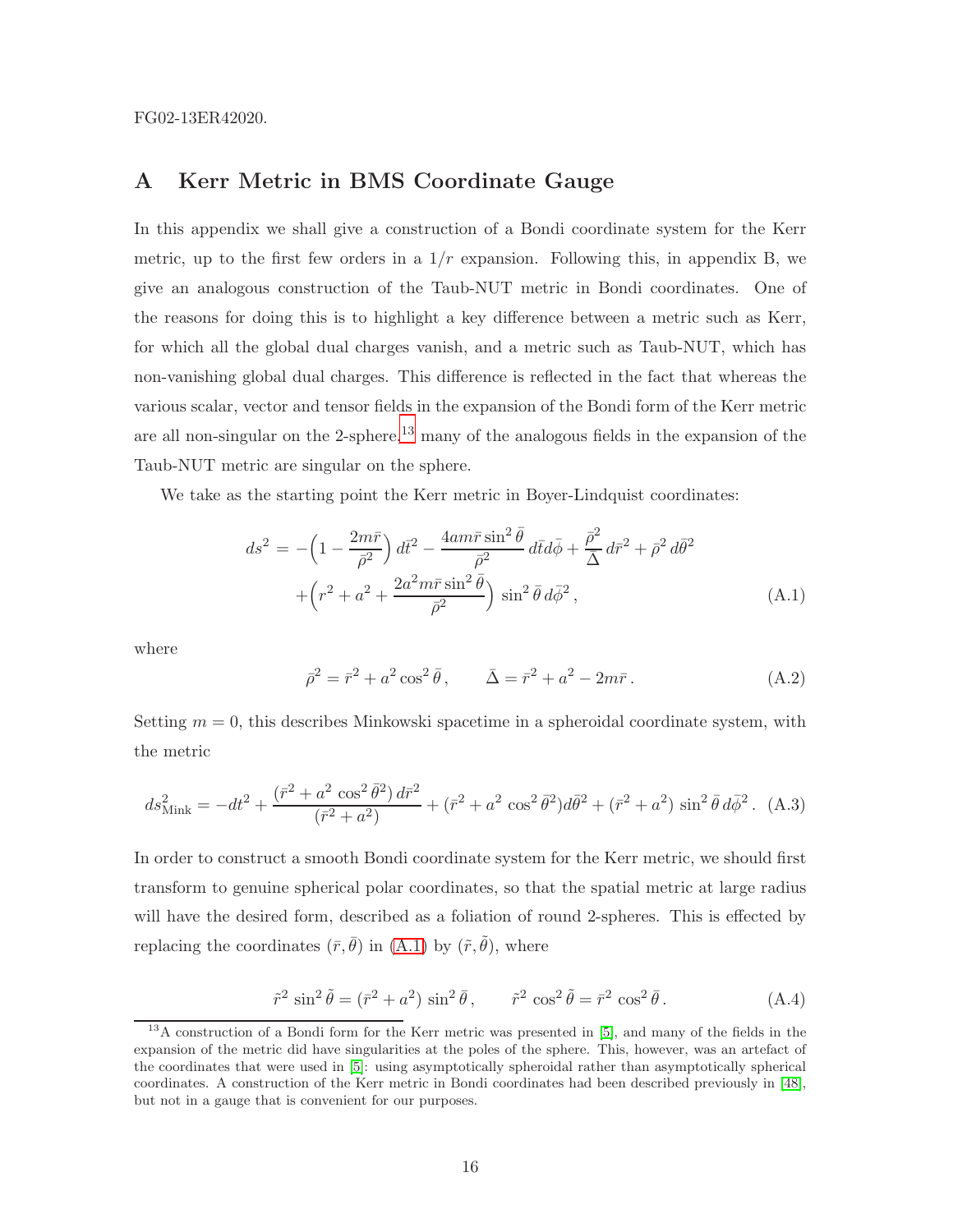If one sets  $m = 0$ , then under these redefinitions the metric  $(A.3)$  takes on the standard Minkowski form

$$
ds_{\text{Mink}}^{2} = -d\bar{t}^{2} + d\tilde{r}^{2} + \tilde{r}^{2} (d\tilde{\theta}^{2} + \sin^{2} \tilde{\theta} d\bar{\phi}^{2}). \qquad (A.5)
$$

Since, for our purposes, we eventually want to construct a large-distance expansion for the Kerr metric in Bondi coordinates, it will suffice at this stage to re-express [\(A.4\)](#page-15-3) in the form of a perturbative large- $\tilde{r}$  expansion:

$$
\bar{r} = \tilde{r} - \frac{a^2 \sin^2 \tilde{\theta}}{2\tilde{r}} + \frac{a^4 (3 + 5 \cos 2\tilde{\theta}) \sin^2 \tilde{\theta}}{16\tilde{r}^3} - \frac{a^6 (15 + 28 \cos 2\tilde{\theta} + 21 \cos 4\tilde{\theta}) \sin^2 \tilde{\theta}}{128\tilde{r}^5} + O(\tilde{r}^{-7}),
$$
  

$$
\bar{\theta} = \tilde{\theta} - \frac{a^2 \sin 2\tilde{\theta}}{4\tilde{r}^2} + \frac{3a^4 \sin 4\tilde{\theta}}{32\tilde{r}^4} - \frac{5a^6 \sin 6\tilde{\theta}}{96\tilde{r}^6} + O(\tilde{r}^{-8}).
$$
 (A.6)

After making these transformations, the first few terms in the Kerr metric [\(A.1\)](#page-15-1) take the form

$$
ds^{2} = -d\tilde{t}^{2} + d\tilde{r}^{2} + \tilde{r}^{2} (d\tilde{\theta}^{2} + \sin^{2} \tilde{\theta} d\bar{\phi}^{2}) + \frac{2m}{\tilde{r}} \left[ d\tilde{r}^{2} + (d\bar{t} - a\sin^{2} \tilde{\theta} d\bar{\phi})^{2} \right] + \frac{4m}{\tilde{r}^{2}} (md\tilde{r} - a^{2}\sin \tilde{\theta} \cos \tilde{\theta} d\tilde{\theta})^{2} + O(\tilde{r}^{-3}).
$$
\n(A.7)

Here we display only a few terms; we actually worked to a sufficiently high order in the expansion for our later purposes.

We then look for a further transformation to coordinates  $(u, r, \theta, \phi)$  in which the Kerr metric takes the Bondi form. We do this by considering large-r perturbative expansions of the form

<span id="page-16-1"></span>
$$
\bar{t} = u + c \log r + h_0(\theta) r + h_1(\theta) + \frac{h_2(\theta)}{r} + \frac{h_3(\theta)}{r^2} + \frac{h_4(\theta)}{r^3} + \cdots,
$$
  
\n
$$
\bar{\phi} = \phi + \alpha_0(\theta) + \frac{\alpha_1(\theta)}{r} + \frac{\alpha_2(\theta)}{r^2} + \frac{\alpha_3(\theta)}{r^3} + \cdots,
$$
  
\n
$$
\tilde{r} = r + g_0(\theta) + \frac{g_1(\theta)}{r} + \frac{g_2(\theta)}{r^2} + \frac{g_3(\theta)}{r^3} + \cdots,
$$
  
\n
$$
\tilde{\theta} = \theta + \frac{\gamma_0(\theta)}{r} + \frac{\gamma_1(\theta)}{r^2} + \frac{\gamma_2(\theta)}{r^3} + \cdots,
$$
\n(A.8)

where c is an as-yet undetermined constant and  $h_i$ ,  $\alpha_i$ ,  $g_i$  and  $\beta_i$  are as-yet undetermined functions of  $\theta$ . We then determine these quantities by imposing the requirements, order by order in powers of  $1/r$ , that

<span id="page-16-0"></span>
$$
g_{rr} = 0
$$
,  $g_{r\theta} = 0$ ,  $g_{r\phi} = 0$ ,  $det(g_{IJ}) = r^4 det(\omega_{IJ})$ , (A.9)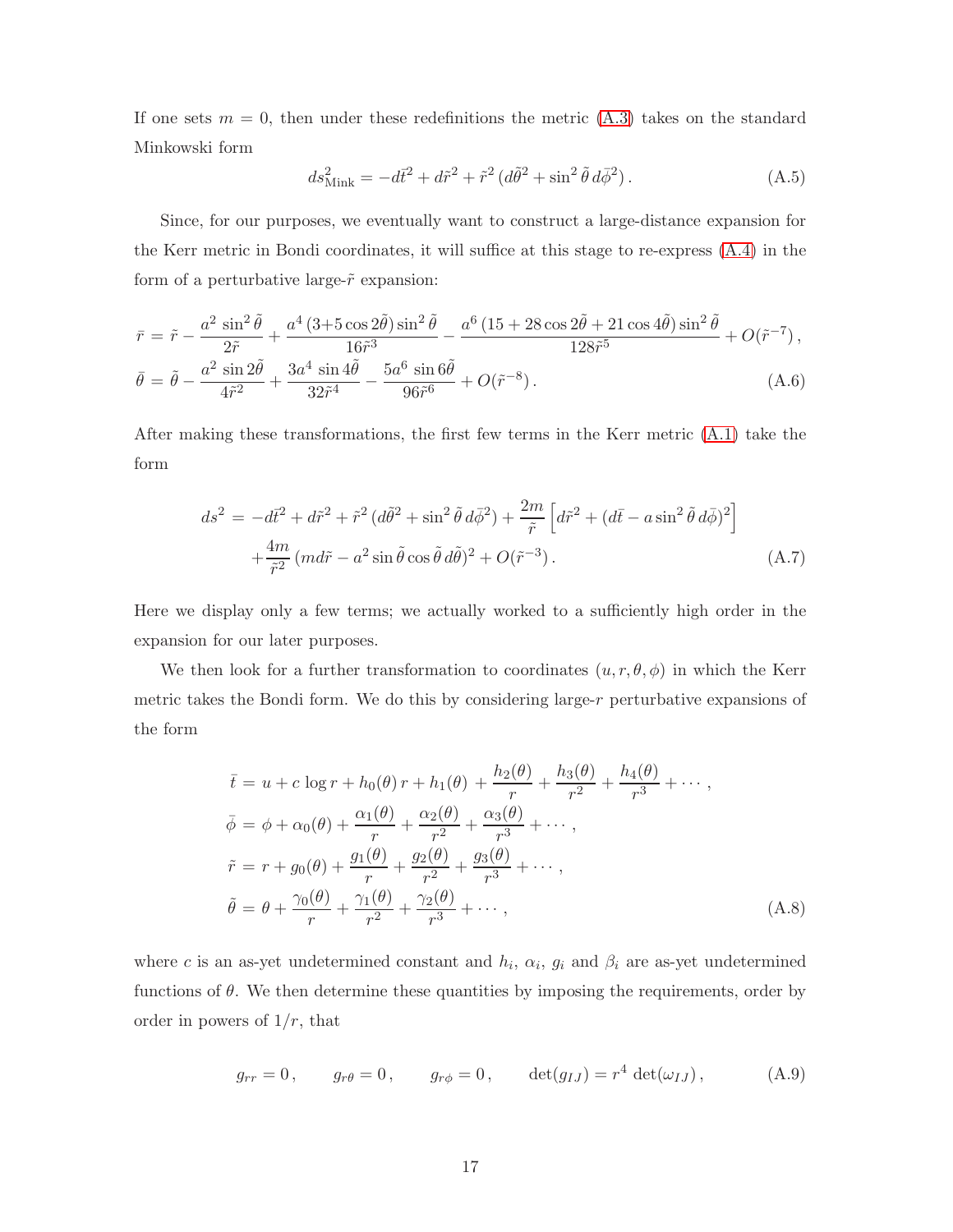where  $\omega_{IJ}$  is the standard metric on the unit 2-sphere (and so  $\det(\omega_{IJ}) = \sin^2 \theta$ ).

There is some freedom in the choice of the functions in the coordinate transformations, which reflects the fact that the BMS group maps one choice into another. Up to the first few orders, a choice of BMS gauge that achieves the conditions  $(A.9)$  is to take<sup>[14](#page-17-0)</sup>

<span id="page-17-1"></span>
$$
\bar{t} = u + r + 2m \log r - \frac{4m^2}{r} + \frac{m(a^2 + 3a^2 \cos 2\theta - 16m^2)}{4r^2} + \frac{m^2 (7a^2 + 9a^2 \cos 2\theta - 32m^2)}{6r^3} + \cdots,
$$
  
\n
$$
\bar{\phi} = \phi - \frac{ma}{r^2} - \frac{4m^2 a}{3r^3} + \frac{ma (3a^2 + 5a^2 \cos 2\theta - 16m^2)}{8r^4} + \cdots,
$$
  
\n
$$
\tilde{r} = r - \frac{ma^2 \sin^2 \theta}{2r^2} + \frac{ma^4 (3 + 5 \cos 2\theta) \sin^2 \theta}{8r^4} + \cdots,
$$
  
\n
$$
\tilde{\theta} = \theta + \frac{ma^4 \cos \theta \sin^3 \theta}{4r^5} - \frac{ma^6 (5 \cos \theta + 3 \cos 3\theta) \sin^3 \theta}{16r^7} + \cdots.
$$
 (A.10)

Up to the order we have calculated, the components of the Kerr metric in these Bondi coordinates are given by

$$
g_{uu} = -1 + \frac{2m}{r} - \frac{ma^2 (1+3 \cos 2\theta)}{2r^3} + \frac{m^2 a^2 \sin^2 \theta}{r^4} + \frac{ma^4 (9+20 \cos 2\theta + 35 \cos 4\theta)}{32r^5} + O(r^{-6}),
$$
  
\n
$$
g_{ur} = -1 + O(r^{-6}),
$$
  
\n
$$
g_{u\theta} = \frac{3ma^2 \sin \theta \cos \theta}{r^2} - \frac{5ma^4 (2 \sin 2\theta + 7 \sin 4\theta)}{32r^4} + \frac{2m^2 a^4 \cos \theta \sin^3 \theta}{r^5} + O(r^{-6}),
$$
  
\n
$$
g_{u\phi} = -\frac{2ma \sin^2 \theta}{r} + \frac{ma^3 (3+5 \cos 2\theta) \sin^2 \theta}{2r^3} - \frac{m^2 a^3 \sin^4 \theta}{r^4}
$$
  
\n
$$
-\frac{3ma^5 (15+28 \cos 2\theta + 21 \cos 4\theta) \sin^2 \theta}{32r^5} + O(r^{-6}),
$$
  
\n
$$
g_{rr} = O(r^{-7}), \qquad g_{r\theta} = O(r^{-7}), \qquad g_{r\phi} = O(r^{-7}),
$$
  
\n
$$
g_{\theta\theta} = r^2 - \frac{ma^2 \sin^2 \theta}{r} + \frac{3ma^4 (5+7 \cos 2\theta) \sin^2 \theta}{8r^3} + O(r^{-5}),
$$
  
\n
$$
g_{\theta\phi} = -\frac{5ma^3 \cos \theta \sin^3 \theta}{2r^2} + \frac{7ma^5 (5 \cos \theta + 3 \cos 3\theta) \sin^3 \theta}{8r^4} + O(r^{-5}).
$$
  
\n
$$
g_{\phi\phi} = r^2 \sin^2 \theta + \frac{ma^2 \sin^4 \theta}{r} - \frac{3ma^4 (5+7 \cos 2\theta) \sin^4 \theta}{8r^3} + O(r^{-5}).
$$
  
\n(A.11)

Comparing with the expansions of the Bondi metric coefficients, as defined in [\[1\]](#page-20-0), we see in particular that

$$
C_{IJ}=0\,,
$$

<span id="page-17-0"></span><sup>&</sup>lt;sup>14</sup>The delayed onset of the r-dependent terms in the expansion for  $\tilde{\theta}$  in [\(A.8\)](#page-16-1) and [\(A.10\)](#page-17-1) is one manifestation of the freedom in choosing a BMS gauge.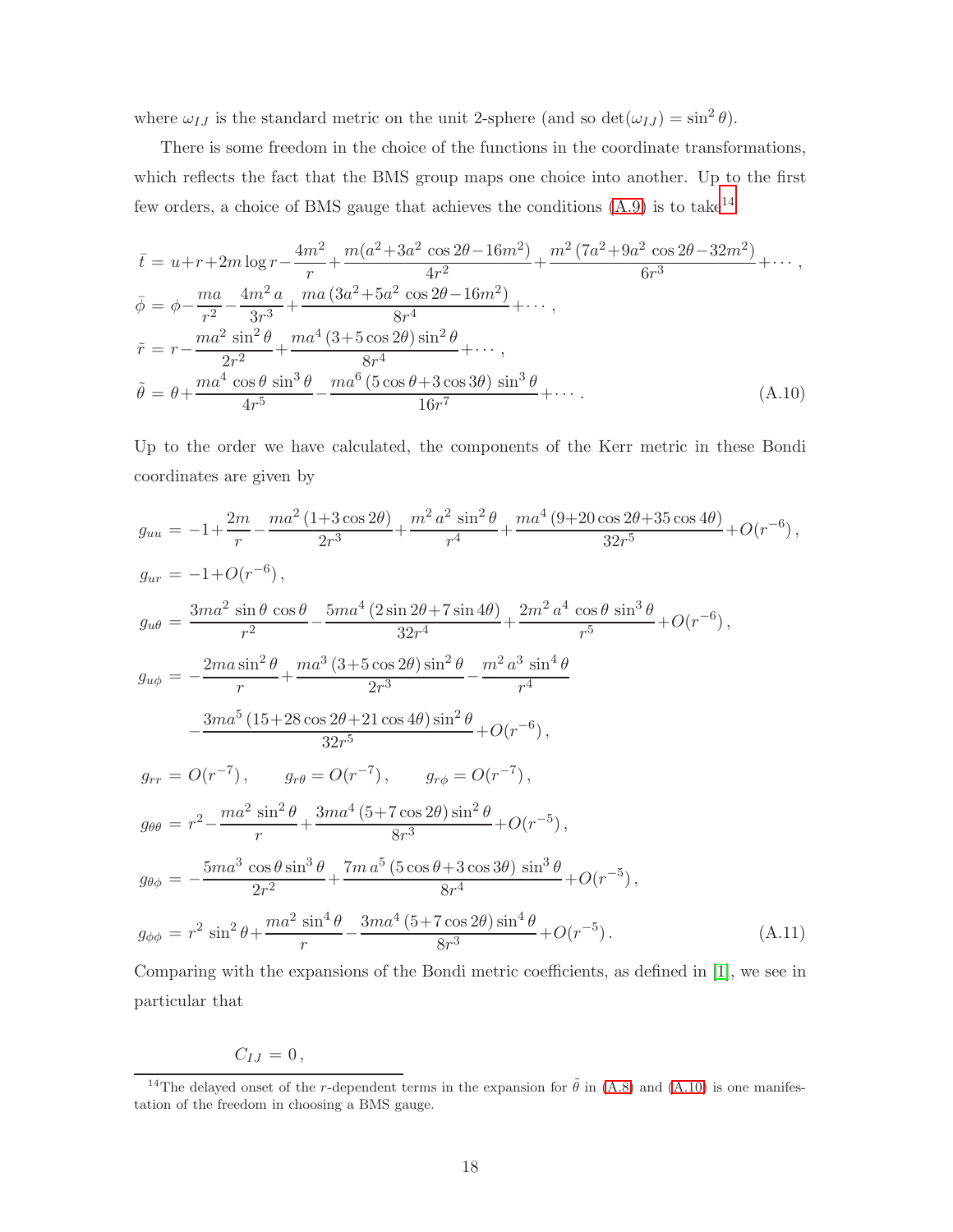$$
D_{IJ}: \t D_{\theta\theta} = -ma^2 \sin^2 \theta, \t D_{\theta\phi} = 0, \t D_{\phi\phi} = ma^2 \sin^4 \theta,
$$
  
\n
$$
E_{IJ}: \t E_{\theta\theta} = 0, \t E_{\theta\phi} = -5ma^3 \cos \theta \sin^3 \theta, \t E_{\phi\phi} = 0,
$$
  
\n
$$
C_{0I} = 0,
$$
  
\n
$$
C_{1I}: \t C_{1\theta} = 0, \t C_{1\phi} = 2ma \sin^2 \theta.
$$
\t(A.12)

<span id="page-18-0"></span>It should be noted that neither these, nor any of the other components of the metric, are singular at the poles, or anywhere else, on the sphere.

# B Taub-NUT Metric in Bondi Coordinates

Here, we construct the first few orders in the expansion of the Taub-NUT metric in Bondi coordinates. This is similar in spirit to our expansion for the Kerr metric in Bondi coordinates, except that here the fact that Taub-NUT is not globally asymptotically flat inevitably means that there will be singularities in some of the metric coefficients at one or more locations on the sphere. We begin by sending  $t \to \bar{t} - 2\ell\phi$  in the metric [\(2.12\)](#page-5-1), so that the wire singularity occurs only at the south pole of the sphere:

$$
ds^{2} = -f(\bar{r})\left(d\bar{t} - 4\ell\sin^{2}\frac{\bar{\theta}}{2}\right)d\bar{\phi}\right)^{2} + f(\bar{r})^{-1}d\bar{r}^{2} + (\bar{r}^{2}\ell^{2})\left(d\bar{\theta}^{2} + \sin^{2}\bar{\theta}\,d\bar{\phi}^{2}\right).
$$
 (B.1)

We have placed bars on the coordinates, because we now make an expansion of the form  $(A.8)$ , imposing the Bondi metric conditions  $(A.9)$  order by order in the expansion in  $1/r$ . Proceeding to the first few order, we find

$$
\bar{t} = u + r + 2m \log r + \frac{\ell^2 (4 + 3 \cos \theta) \sec^4 \frac{\theta}{2} - 8m^2 - 11\ell^2}{2r} + \frac{m[\ell^2 \sec^4 \frac{\theta}{2} - 4(\ell^2 + m^2)]}{r^2} + \cdots,
$$
\n
$$
\bar{\phi} = \phi + \frac{\ell \sec^2 \frac{\theta}{2}}{r} + \frac{\ell^3 (3 \cos 2\theta + 12 \cos \theta - 31) \sec^6 \frac{\theta}{2}}{48r^3} + \frac{m \ell^3 \sin^2 \frac{\theta}{2} \sec^4 \frac{\theta}{2}}{r^4} + \cdots,
$$
\n
$$
\bar{r} = r + \frac{\ell^2 (3 \cos \theta + 5) \sin^2 \frac{\theta}{2} \sec^4 \frac{\theta}{2}}{4r} - \frac{2m\ell^2 \tan^2 \frac{\theta}{2}}{r^2}
$$
\n
$$
-\frac{\ell^4 (15 \cos 3\theta + 70 \cos 2\theta + 225 \cos \theta + 202) \sin^2 \frac{\theta}{2} \sec^8 \frac{\theta}{2}}{256r^3} + \frac{2m\ell^4 \sin^2 \frac{\theta}{2} \sec^6 \frac{\theta}{2}}{r^4} + \cdots,
$$
\n
$$
\bar{\theta} = \theta - \frac{\ell^2 \sin \frac{\theta}{2} \sec^3 \frac{\theta}{2}}{r^2} - \frac{\ell^4 (\cos 2\theta + 2 \cos \theta - 9) \sin \frac{\theta}{2} \sec^7 \frac{\theta}{2}}{8r^4} - \frac{2m\ell^4 \sin^3 \frac{\theta}{2} \sec^5 \frac{\theta}{2}}{r^5} + \cdots.
$$
\n(B.2)

We have actually worked to a higher order than the terms presented here, sufficient for our later purposes. Using these expansions, we then obtain the Taub-NUT metric in Bondi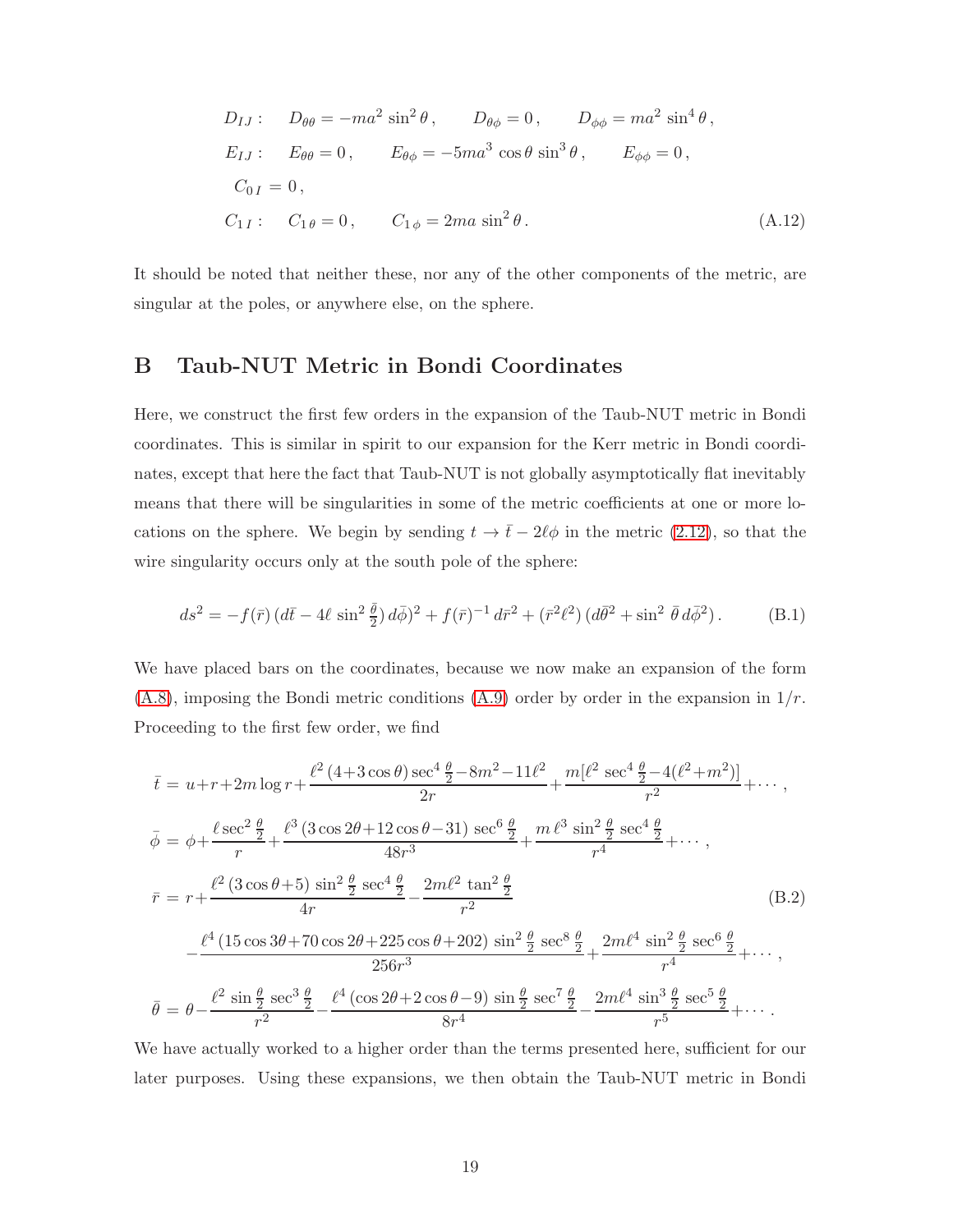form, finding

$$
\begin{split} g_{uu} & = -1 + \frac{2m}{r} + \frac{2\ell^2}{r^2} + \frac{m\ell^2(\cos 2\theta - 4\cos \theta - 13) \sec^4 \frac{\theta}{2}}{8r^3} \\ & + \frac{[(\ell^2 - m^2)\cos 2\theta + m^2 - 5\ell^2] \sec^4 \frac{\theta}{2}}{2r^4} + \mathcal{O}(r^{-5}), \\ g_{ur} & = -1 + \frac{\ell^2 \tan^4 \frac{\theta}{2}}{2r^2} + \frac{3\ell^4 (7\cos 2\theta + 36\cos \theta + 21) \sin^4 \frac{\theta}{2} \sec^8 \frac{\theta}{2}}{64r^4} - \frac{8m\ell^4 \tan^4 \frac{\theta}{2}}{r^5} + \mathcal{O}(r^{-6}), \\ g_{u\theta} & = -\frac{\ell^2(\cos 2\theta + 3\cos \theta + 4) \sin \frac{\theta}{2} \sec^5 \frac{\theta}{2}}{2r} + \frac{2m\ell^2(2\cos \theta + 1) \sin \frac{\theta}{2} \sec^3 \frac{\theta}{2}}{64r^3} \\ & + \frac{\ell^4(3\cos 4\theta + 27\cos 3\theta + 114\cos 2\theta + 213\cos \theta + 155) \sin \frac{\theta}{2} \sec^3 \frac{\theta}{2}}{64r^3} \\ & + \frac{m\ell^4(3\cos 3\theta - 4\cos 2\theta - 51\cos \theta - 28) \sin \frac{\theta}{2} \sec^7 \frac{\theta}{2}}{64r^3} + \mathcal{O}(r^{-5}), \\ g_{u\phi} & = 4\ell \sin^2 \frac{\theta}{2} - \frac{8m\ell \sin^2 \frac{\theta}{2}}{r^2} - \frac{4\ell^3(\cos \theta + 2) \tan^2 \frac{\theta}{2}}{2r^3} \\ & - \frac{m\ell^3(\cos 2\theta - 12\cos \theta - 21) \sin^2 \frac{\theta}{2} \sec^4 \frac{\theta}{2}}{2r^3} \\ & - \frac{\ell^3[(\ell^2 - m^2)\cos 3\theta + (\ell^2 - 2m^2)\cos 2\theta - (17\ell^2 - m^2)\cos \theta + 2m^2 - 25\ell^2] \sin^2 \frac{\theta}{2}}{2r^
$$

Comparing with the expansions for the Bondi metric as defined in [\[1\]](#page-20-0), we have

$$
C_{IJ}: C_{\theta\theta} = 0
$$
,  $C_{\phi\phi} = 0$ ,  $C_{\theta\phi} = 4\ell \sin^3 \frac{\theta}{2} \sec \frac{\theta}{2}$ ,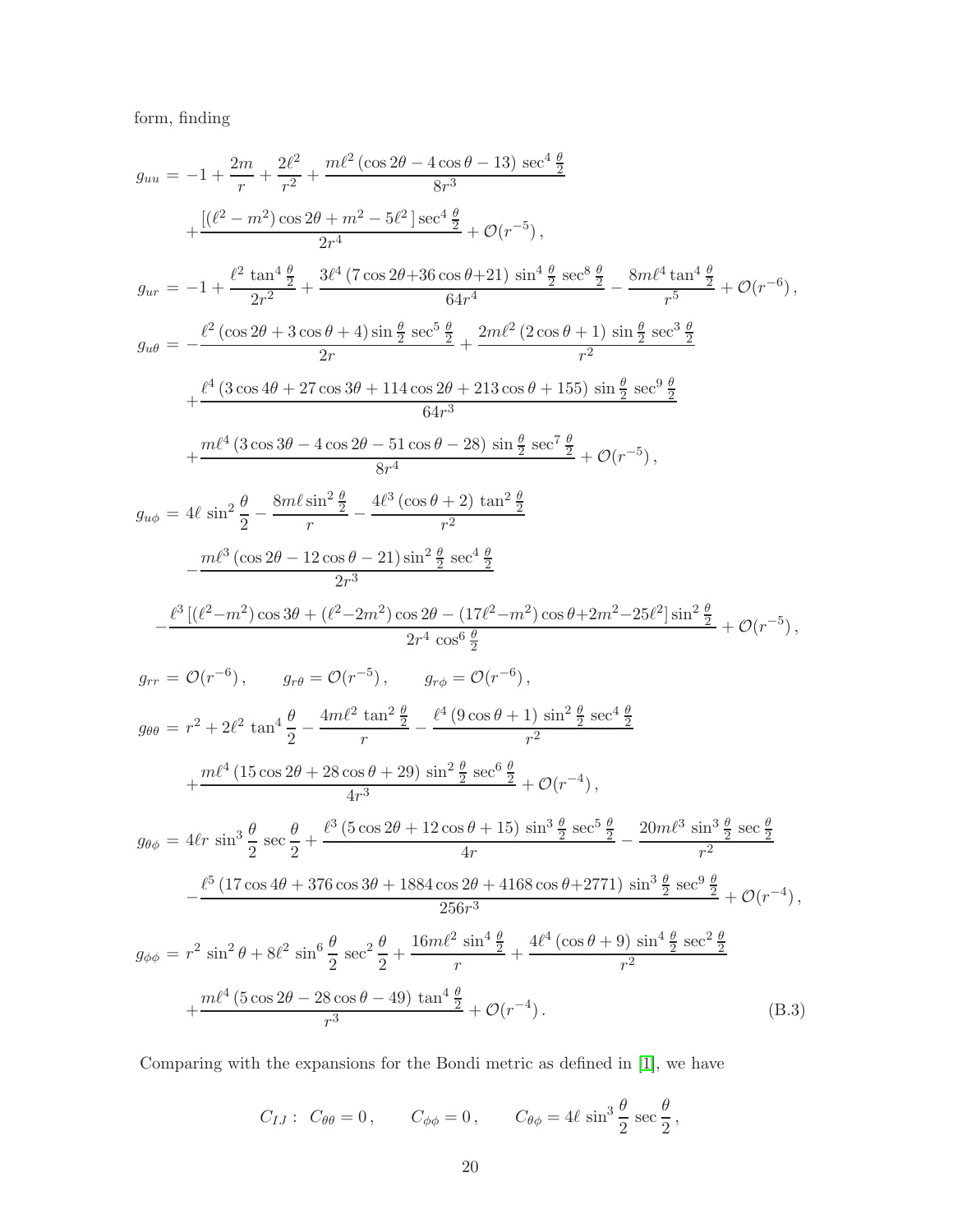$$
D_{IJ}: D_{\theta\theta} = -4m\ell^2 \tan^2 \frac{\theta}{2}, \qquad D_{\phi\phi} = 16m\ell^2 \sin^4 \frac{\theta}{2},
$$
  

$$
D_{\theta\phi} = \frac{\ell^3}{4} (5\cos 2\theta + 12\cos \theta + 15) \sin^3 \frac{\theta}{2} \sec^5 \frac{\theta}{2},
$$
  

$$
C_{0I}: C_{0\theta} = 0, \qquad C_{0\phi} = -4\ell \sin^2 \frac{\theta}{2}.
$$
 (B.4)

The expressions for  $C_{IJ}$  and  $C_{0I}$  that we have obtained here agree with the ones that follow from the procedure described in [\[6\]](#page-20-5) for casting the Taub-NUT metric into a Bondi form. However, as far as we can judge from the higher-order terms that are suppressed in the presentation in [\[6\]](#page-20-5), their coordinate transformation scheme will leave the metric with non-vanishing  $g_{rr}$  components (starting at order  $1/r^2$ ), although these should be absent in a proper Bondi coordinate system.

Note that the tensor  $C_{IJ}$  is singular at the south pole of the 2-sphere, as is the one-form  $C_{0 I} dx^{I} = -4\ell \sin^{2} \frac{\theta}{2} d\phi.$ 

# <span id="page-20-0"></span>References

- <span id="page-20-4"></span>[1] H. Godazgar, M. Godazgar, and C. N. Pope, "Subleading BMS charges and fake news near null infinity," *JHEP* 01 [\(2019\) 143,](http://dx.doi.org/10.1007/JHEP01(2019)143) [arXiv:1809.09076 \[hep-th\]](http://arxiv.org/abs/1809.09076).
- <span id="page-20-1"></span>[2] H. Godazgar, M. Godazgar, and C. N. Pope, "New dual gravitational charges," *Phys. Rev.* D99 [\(2019\) no. 2, 024013,](http://dx.doi.org/10.1103/PhysRevD.99.024013) [arXiv:1812.01641 \[hep-th\]](http://arxiv.org/abs/1812.01641).
- <span id="page-20-2"></span>[3] H. Godazgar, M. Godazgar, and C. N. Pope, "Tower of subleading dual BMS charges," *JHEP* 03 [\(2019\) 057,](http://dx.doi.org/10.1007/JHEP03(2019)057) [arXiv:1812.06935 \[hep-th\]](http://arxiv.org/abs/1812.06935).
- <span id="page-20-3"></span>[4] E. T. Newman and R. Penrose, "New conservation laws for zero rest-mass fields in asymptotically flat space-time," *[Proc. Roy. Soc. Lond.](http://dx.doi.org/10.1098/rspa.1968.0112)* A305 (1968) 175–204.
- <span id="page-20-5"></span>[5] G. Barnich and C. Troessaert, "BMS charge algebra," *JHEP* 12 [\(2011\) 105,](http://dx.doi.org/10.1007/JHEP12(2011)105) [arXiv:1106.0213 \[hep-th\]](http://arxiv.org/abs/1106.0213).
- <span id="page-20-6"></span>[6] U. Kol and M. Porrati, "Properties of Dual Supertranslation Charges in Asymptotically Flat Spacetimes," [arXiv:1907.00990 \[hep-th\]](http://arxiv.org/abs/1907.00990).
- <span id="page-20-7"></span>[7] S. Ramaswamy and A. Sen, "Dual-mass in general relativity," *J.Math.Phys.* 22 (1981) 2612.
- [8] A. Ashtekar and A. Sen, "NUT 4-momenta are forever," *Journal of Mathematical Physics* **23** (1982) no. 11, 2168–2178.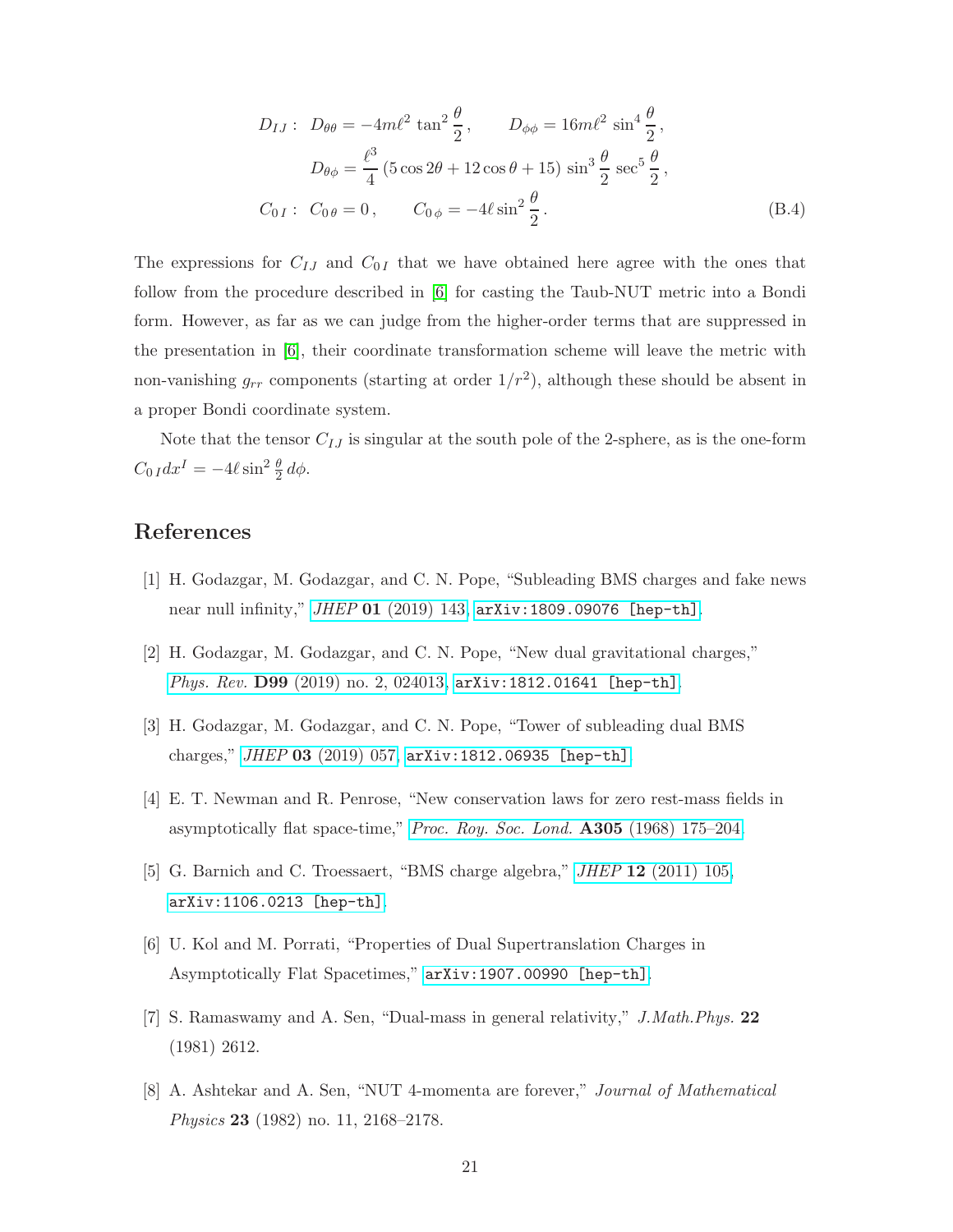- <span id="page-21-1"></span><span id="page-21-0"></span>[9] A. H. Taub, "Empty space-times admitting a three parameter group of motions," *Annals of Mathematics* 53 (1951) no. 3, 472–490.
- <span id="page-21-2"></span>[10] E. Newman, L. Tamburino, and T. Unti, "Empty space generalization of the schwarzschild metric," *[Journal of Mathematical Physics](http://dx.doi.org/10.1063/1.1704018)* 4 (1963) no. 7, 915–923.
- [11] T. He, V. Lysov, P. Mitra, and A. Strominger, "BMS supertranslations and Weinberg's soft graviton theorem," *JHEP* 05 [\(2015\) 151,](http://dx.doi.org/10.1007/JHEP05(2015)151) [arXiv:1401.7026 \[hep-th\]](http://arxiv.org/abs/1401.7026).
- <span id="page-21-4"></span><span id="page-21-3"></span>[12] S. Weinberg, "Infrared photons and gravitons," *Phys. Rev.* 140 [\(1965\) B516–B524.](http://dx.doi.org/10.1103/PhysRev.140.B516)
- <span id="page-21-6"></span>[13] A. Strominger, "Asymptotic Symmetries of Yang-Mills Theory," *JHEP* 07 [\(2014\) 151,](http://dx.doi.org/10.1007/JHEP07(2014)151) [arXiv:1308.0589 \[hep-th\]](http://arxiv.org/abs/1308.0589).
- <span id="page-21-7"></span>[14] A. Strominger, "On BMS Invariance of Gravitational Scattering," *JHEP* 07 [\(2014\) 152,](http://dx.doi.org/10.1007/JHEP07(2014)152) [arXiv:1312.2229 \[hep-th\]](http://arxiv.org/abs/1312.2229).
- [15] T. He, P. Mitra, A. P. Porfyriadis, and A. Strominger, "New Symmetries of Massless QED," *JHEP* 10 [\(2014\) 112,](http://dx.doi.org/10.1007/JHEP10(2014)112) [arXiv:1407.3789 \[hep-th\]](http://arxiv.org/abs/1407.3789).
- <span id="page-21-5"></span>[16] A. Strominger and A. Zhiboedov, "Gravitational Memory, BMS Supertranslations and Soft Theorems," *JHEP* 01 [\(2016\) 086,](http://dx.doi.org/10.1007/JHEP01(2016)086) [arXiv:1411.5745 \[hep-th\]](http://arxiv.org/abs/1411.5745).
- [17] A. Strominger, "Magnetic Corrections to the Soft Photon Theorem," *Phys. Rev. Lett.* 116 [\(2016\) no. 3, 031602,](http://dx.doi.org/10.1103/PhysRevLett.116.031602) [arXiv:1509.00543 \[hep-th\]](http://arxiv.org/abs/1509.00543).
- [18] S. W. Hawking, M. J. Perry, and A. Strominger, "Soft Hair on Black Holes," *Phys. Rev. Lett.* 116 [\(2016\) no. 23, 231301,](http://dx.doi.org/10.1103/PhysRevLett.116.231301) [arXiv:1601.00921 \[hep-th\]](http://arxiv.org/abs/1601.00921).
- [19] M. M. Sheikh-Jabbari, "Residual diffeomorphisms and symplectic soft hairs: The need to refine strict statement of equivalence principle," *Int. J. Mod. Phys.* D25 [\(2016\) no. 12, 1644019,](http://dx.doi.org/10.1142/S0218271816440193) [arXiv:1603.07862 \[hep-th\]](http://arxiv.org/abs/1603.07862).
- [20] S. W. Hawking, M. J. Perry, and A. Strominger, "Superrotation Charge and Supertranslation Hair on Black Holes," *JHEP* 05 [\(2017\) 161,](http://dx.doi.org/10.1007/JHEP05(2017)161) [arXiv:1611.09175 \[hep-th\]](http://arxiv.org/abs/1611.09175).
- [21] E. Conde and P. Mao, "BMS Supertranslations and Not So Soft Gravitons," *JHEP* 05 [\(2017\) 060,](http://dx.doi.org/10.1007/JHEP05(2017)060) [arXiv:1612.08294 \[hep-th\]](http://arxiv.org/abs/1612.08294).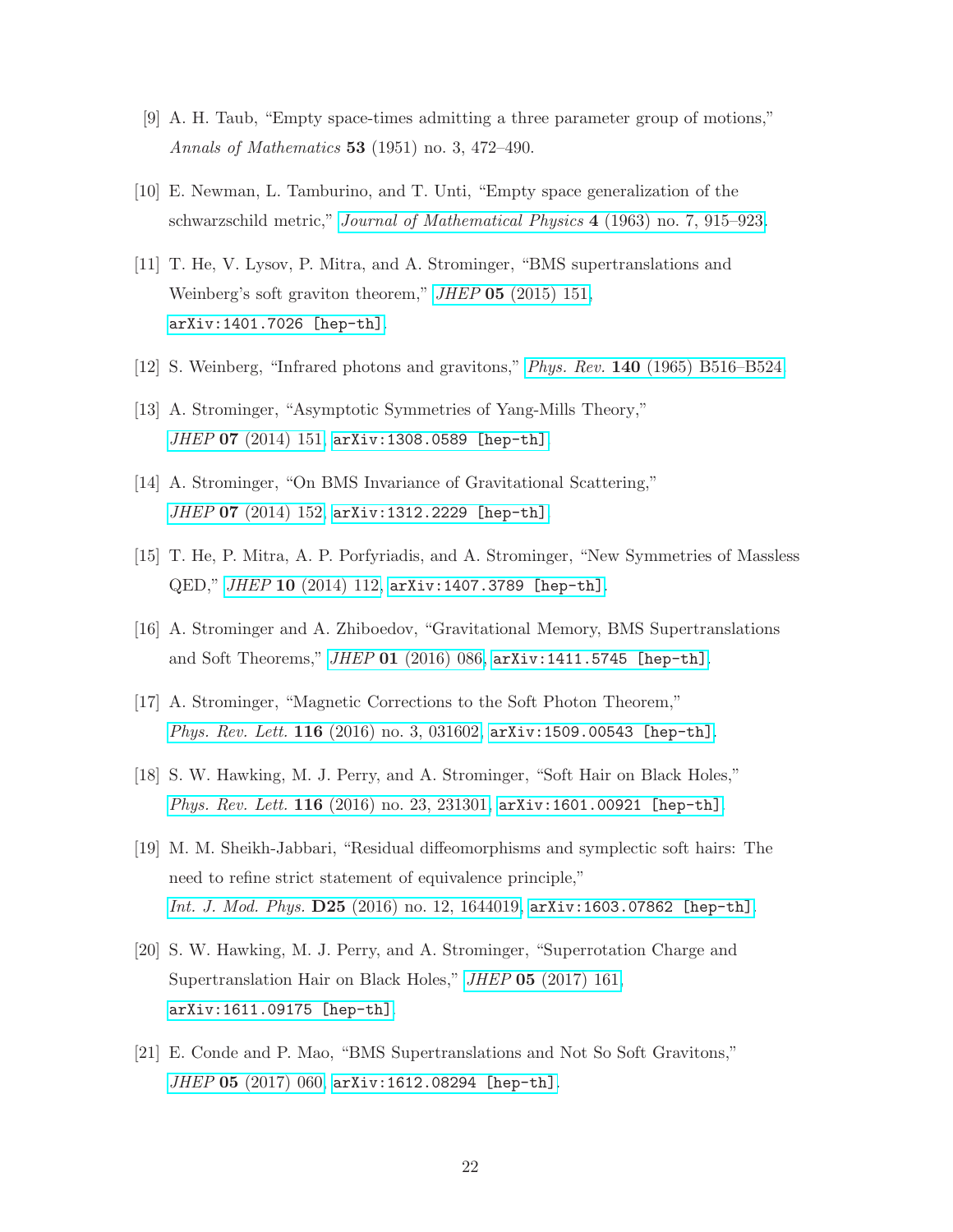- [22] S. Choi, U. Kol, and R. Akhoury, "Asymptotic Dynamics in Perturbative Quantum Gravity and BMS Supertranslations," *JHEP* 01 [\(2018\) 142,](http://dx.doi.org/10.1007/JHEP01(2018)142) [arXiv:1708.05717 \[hep-th\]](http://arxiv.org/abs/1708.05717).
- [23] A. Campoleoni, D. Francia, and C. Heissenberg, "Asymptotic symmetries and charges at null infinity: from low to high spins," *[EPJ Web Conf.](http://dx.doi.org/10.1051/epjconf/201819106011)* 191 (2018) 06011, [arXiv:1808.01542 \[hep-th\]](http://arxiv.org/abs/1808.01542).
- [24] M. Campiglia and A. Laddha, "Asymptotic charges in massless QED revisited: A view from Spatial Infinity," [arXiv:1810.04619 \[hep-th\]](http://arxiv.org/abs/1810.04619).
- [25] P. Mao and X. Wu, "More on gravitational memory," *JHEP* 05 [\(2019\) 058,](http://dx.doi.org/10.1007/JHEP05(2019)058) [arXiv:1812.07168 \[gr-qc\]](http://arxiv.org/abs/1812.07168).
- [26] E. Himwich, Z. Mirzaiyan, and S. Pasterski, "A Note on the Subleading Soft Graviton," [arXiv:1902.01840 \[hep-th\]](http://arxiv.org/abs/1902.01840).
- [27] L. Freidel, F. Hopfmüller, and A. Riello, "Holographic Renormalization in Flat Space: Symplectic Potential and Charges of Electromagnetism," [arXiv:1904.04384 \[hep-th\]](http://arxiv.org/abs/1904.04384).
- [28] E. S. Kutluk, A. Seraj, and D. Van Den Bleeken, "Strolling along gravitational vacua," [arXiv:1904.12869 \[hep-th\]](http://arxiv.org/abs/1904.12869).
- [29] T. Adamo, L. Mason, and A. Sharma, "Celestial amplitudes and conformal soft theorems," [arXiv:1905.09224 \[hep-th\]](http://arxiv.org/abs/1905.09224).
- [30] F. Alessio and M. Arzano, "A note on the symplectic structure of asymptotically flat gravity and BMS symmetries," [arXiv:1906.05036 \[gr-qc\]](http://arxiv.org/abs/1906.05036).
- [31] A. Laddha and A. Sen, "A Classical Proof of the Classical Soft Graviton Theorem in D>4," [arXiv:1906.08288 \[gr-qc\]](http://arxiv.org/abs/1906.08288).
- <span id="page-22-0"></span>[32] T. He and P. Mitra, "New Magnetic Symmetries in  $(d+2)$ -Dimensional QED," [arXiv:1907.02808 \[hep-th\]](http://arxiv.org/abs/1907.02808).
- <span id="page-22-1"></span>[33] S. Choi and R. Akhoury, "Subleading soft dressings of asymptotic states in QED and perturbative quantum gravity," [arXiv:1907.05438 \[hep-th\]](http://arxiv.org/abs/1907.05438).
- [34] G. Barnich and C. Troessaert, "Symmetries of asymptotically flat 4 dimensional spacetimes at null infinity revisited," *[Phys. Rev. Lett.](http://dx.doi.org/10.1103/PhysRevLett.105.111103)* 105 (2010) 111103, [arXiv:0909.2617 \[gr-qc\]](http://arxiv.org/abs/0909.2617).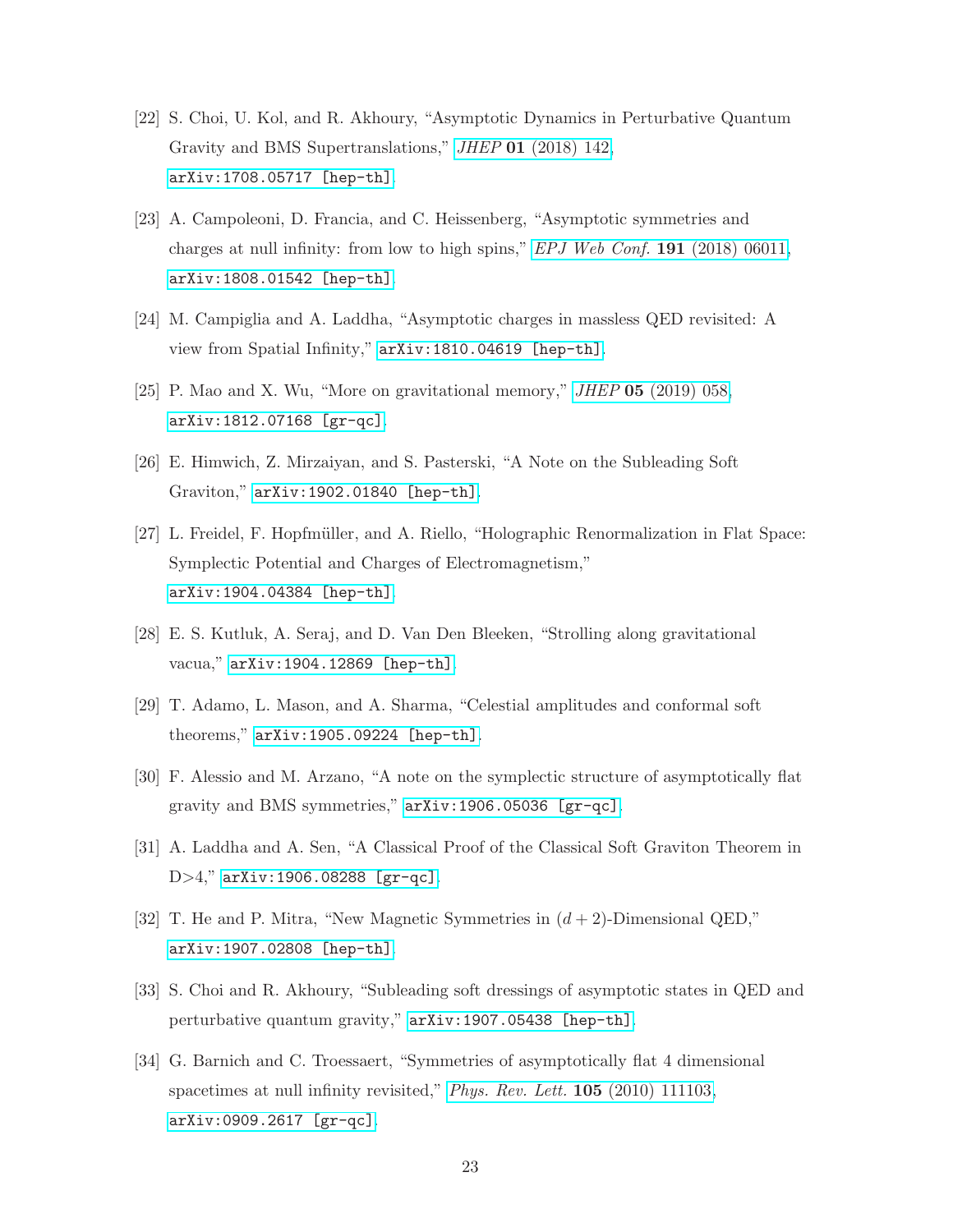- <span id="page-23-1"></span><span id="page-23-0"></span>[35] G. Barnich and C. Troessaert, "Aspects of the BMS/CFT correspondence," *JHEP* 05 [\(2010\) 062,](http://dx.doi.org/10.1007/JHEP05(2010)062) [arXiv:1001.1541 \[hep-th\]](http://arxiv.org/abs/1001.1541).
- [36] H. Bondi, M. G. J. van der Burg, and A. W. K. Metzner, "Gravitational waves in general relativity: 7. Waves from axisymmetric isolated systems," *[Proc. Roy. Soc. Lond.](http://dx.doi.org/10.1098/rspa.1962.0161)* A269 (1962) 21–52.
- <span id="page-23-3"></span><span id="page-23-2"></span>[37] R. K. Sachs, "Gravitational waves in general relativity: 8. Waves in asymptotically flat space-times," *[Proc. Roy. Soc. Lond.](http://dx.doi.org/10.1098/rspa.1962.0206)* A270 (1962) 103–126.
- [38] H. Stephani, D. Kramer, M. A. H. MacCallum, C. Hoenselaers, and E. Herlt, *[Exact solutions of Einstein's field equations](http://dx.doi.org/10.1017/CBO9780511535185)*. Cambridge Monographs on Mathematical Physics. Cambridge Univ. Press, Cambridge, 2003.
- <span id="page-23-4"></span>[39] M. Henneaux and C. Troessaert, "Hamiltonian structure and asymptotic symmetries of the Einstein-Maxwell system at spatial infinity," *JHEP* 07 [\(2018\) 171,](http://dx.doi.org/10.1007/JHEP07(2018)171) [arXiv:1805.11288 \[gr-qc\]](http://arxiv.org/abs/1805.11288).
- <span id="page-23-6"></span><span id="page-23-5"></span>[40] M. Henneaux and C. Troessaert, "The asymptotic structure of gravity at spatial infinity in four spacetime dimensions," [arXiv:1904.04495 \[hep-th\]](http://arxiv.org/abs/1904.04495).
- <span id="page-23-7"></span>[41] A. Virmani, "Asymptotic Flatness, Taub-NUT, and Variational Principle," *Phys. Rev.* D84 [\(2011\) 064034,](http://dx.doi.org/10.1103/PhysRevD.84.064034) [arXiv:1106.4372 \[hep-th\]](http://arxiv.org/abs/1106.4372).
- [42] V. Iyer and R. M. Wald, "Some properties of Noether charge and a proposal for dynamical black hole entropy," *Phys. Rev.* D50 [\(1994\) 846–864,](http://dx.doi.org/10.1103/PhysRevD.50.846) [arXiv:gr-qc/9403028 \[gr-qc\]](http://arxiv.org/abs/gr-qc/9403028).
- <span id="page-23-9"></span><span id="page-23-8"></span>[43] A. Ashtekar and M. Streubel, "Symplectic Geometry of Radiative Modes and Conserved Quantities at Null Infinity," *[Proc. Roy. Soc. Lond.](http://dx.doi.org/10.1098/rspa.1981.0109)* A376 (1981) 585–607.
- <span id="page-23-11"></span>[44] A. Ashtekar, *Asymptotic quantization: Based on 1984 Naples lectures*. Bibliopolis, 1987.
- <span id="page-23-10"></span>[45] M. Henneaux and C. Troessaert, "Asymptotic symmetries of electromagnetism at spatial infinity," *JHEP* 05 [\(2018\) 137,](http://dx.doi.org/10.1007/JHEP05(2018)137) [arXiv:1803.10194 \[hep-th\]](http://arxiv.org/abs/1803.10194).
- [46] A. Strominger, "Lectures on the Infrared Structure of Gravity and Gauge Theory," [arXiv:1703.05448 \[hep-th\]](http://arxiv.org/abs/1703.05448).